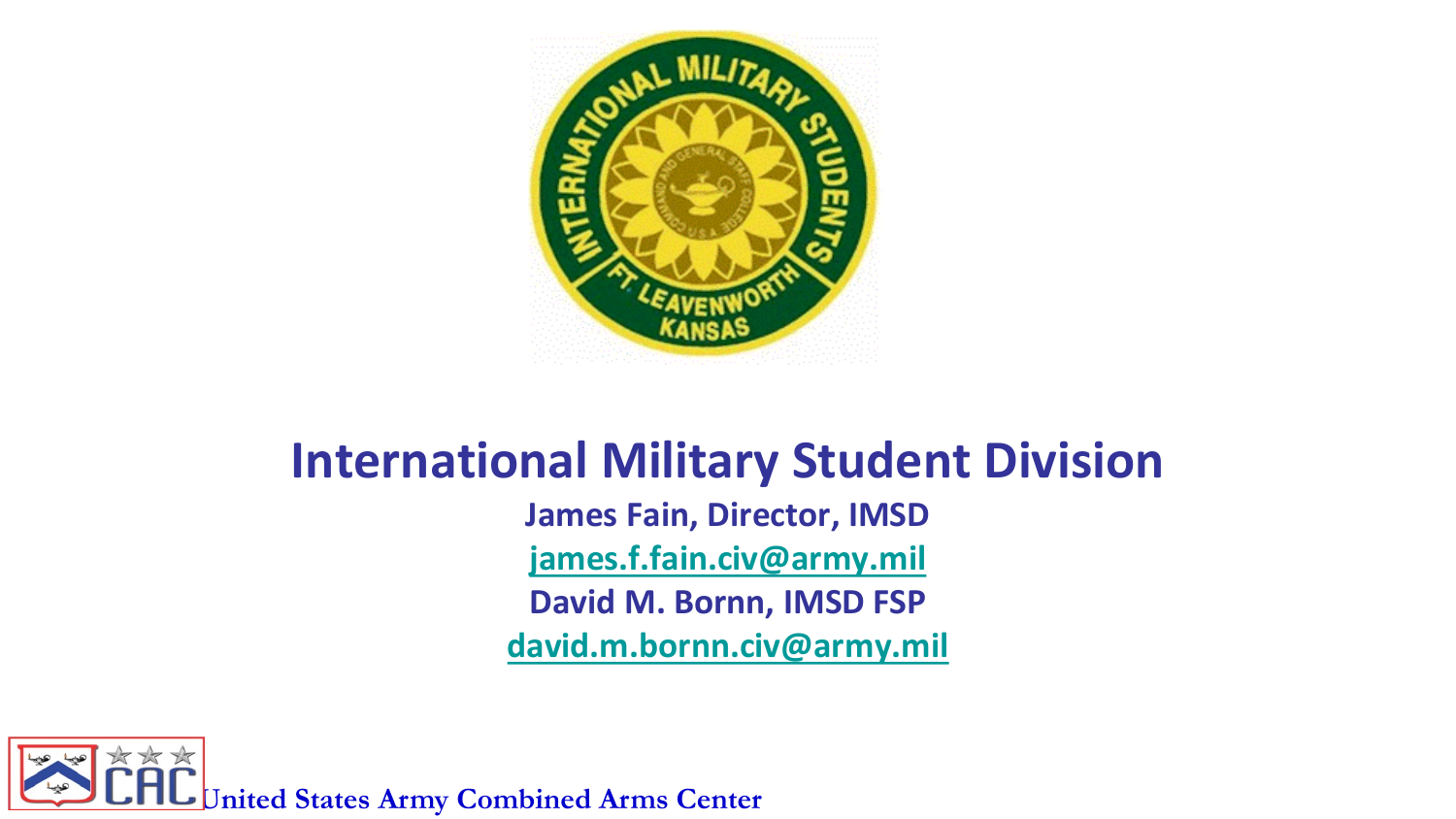### **Regulatory Authorities**

- Arms Export Control Act (AECE) [22 U.S.C ch. 39] (POTUS authority to import/export defense articles and services)
- Foreign Assistance Act (FAA) [Pub.L. 87-195, 75 Stat. 424-2]
- DOD 5105.38-M (Security Assistance Management Manuel SAMM)
- DOD-I 5410.17 (U.S. Field Studies Program for International Military and Civilian Students and Military Sponsored Visitors)
- Joint Security Cooperation Education and Training (JSCET)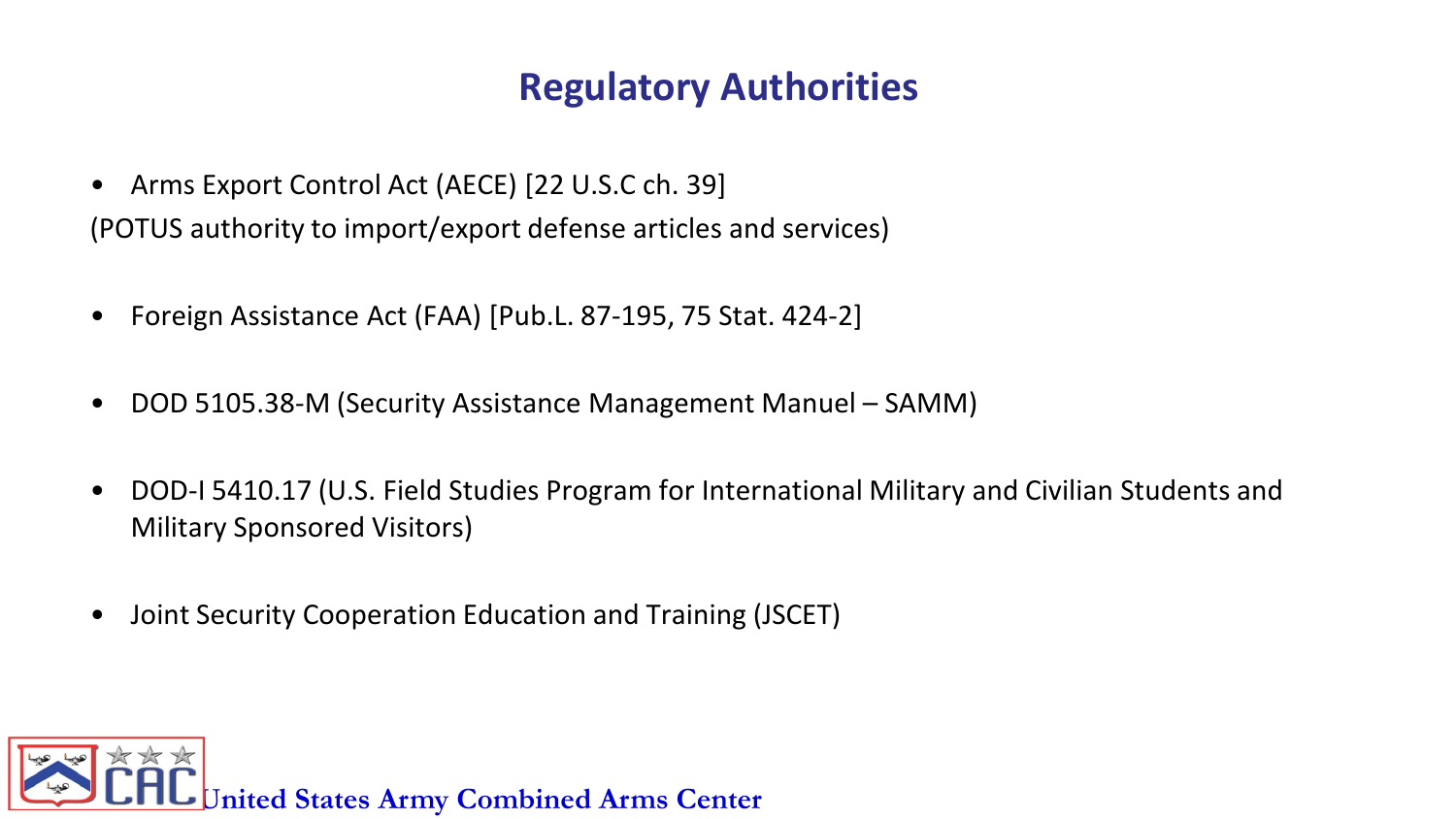

**As the International Military Student Office of record on Fort Leavenworth: Create the conditions and climate for sustained professional growth and success for International Military Students (IMS) and their dependents; execute the Joint Security Cooperation Education and Training Program (JSCETP) through:**

**Administration: Provide information and advice to US and foreign Security Cooperation officials; manage all matters pertaining to liaison, personal affairs, welfare, discipline, and official activities of IMS and their accompanying dependents; prepare IMS for Follow on Training; recognize appropriate post graduate level achievement through the International Hall of Fame.** 

**Academics: Assist IMS in developing expertise and skill sets necessary for the effective management of their national forces independently and in conjunction with US military forces.**

**Field Studies Program (FSP): (Phase 0 – Conflict Prevention) Broadly expose IMS to specific facets of the United States, its people, political system, military, institutions and way of life; manage the sponsorship of IMS through Fort Leavenworth and Civilian Sponsor organizations.**

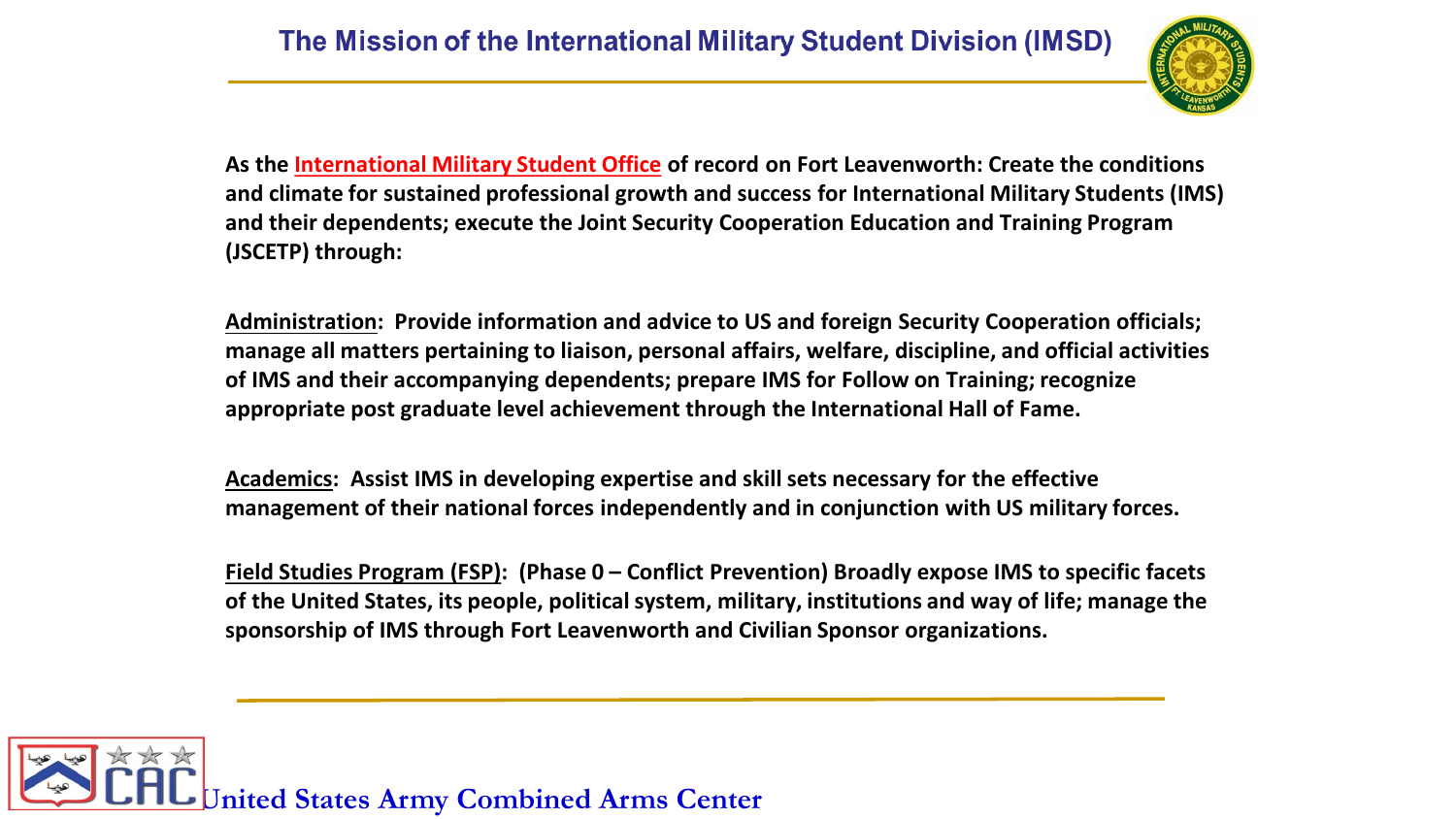## **IMSD Organization**



**United States Army Combined Arms Center**

\*\*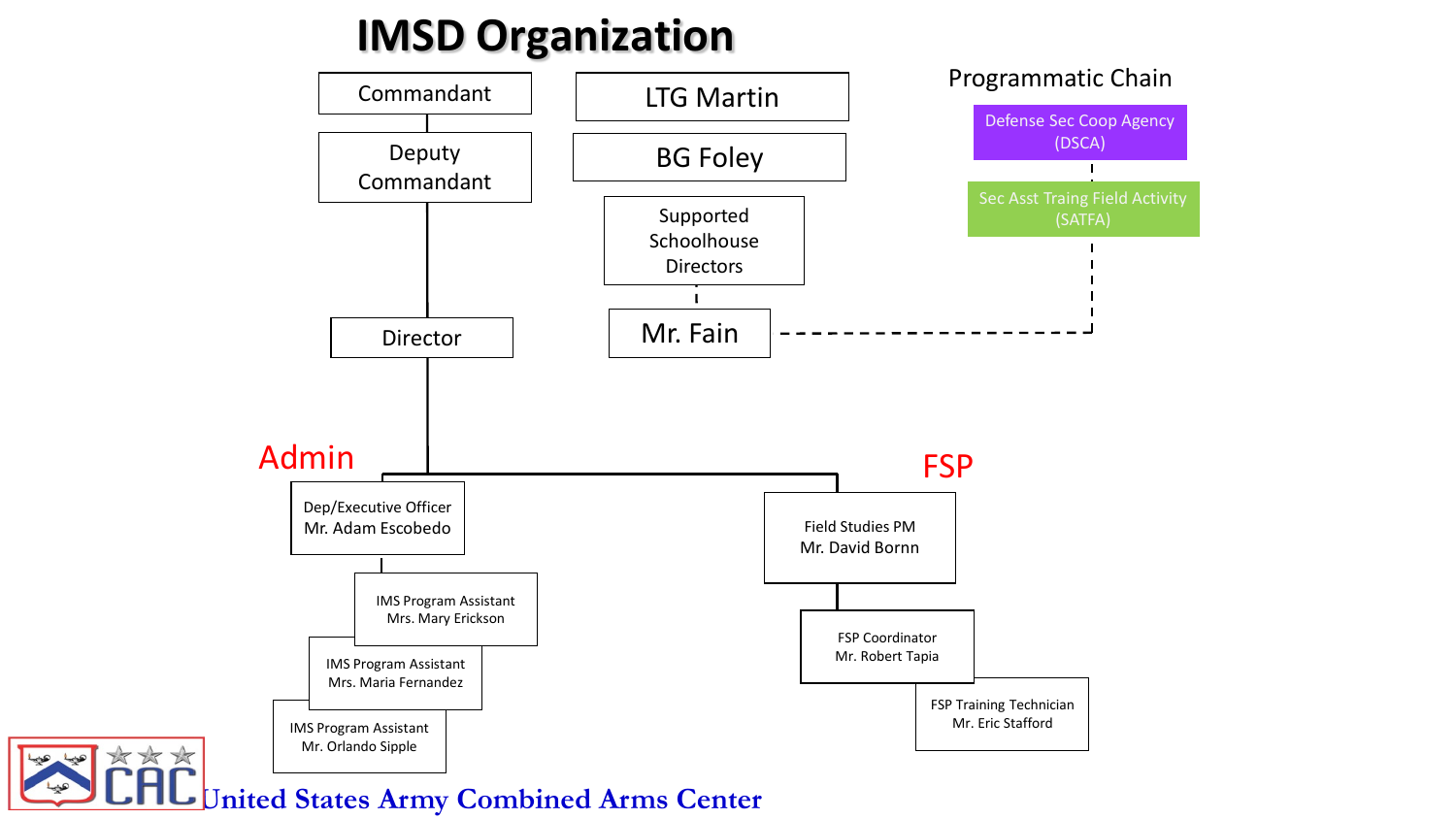## **IMS 1894 - present**



**Afghanistan Albania Algeria Antigua & Barbuda Argentina Armenia Australia Austria Azerbaijan Bahrain Bangladesh Barbados Belarus Belgium Belize Benin Bolivia Bosnia & Herzegovina Botswana Brazil Brunei Bulgaria Burkina Faso Burundi Cambodia Cameroon Canada Central African Republic Chad Chile China (ROC) Colombia** 

**Comoros Congo-Brazzaville Congo-Kinshasa Costa Rica Croatia Cuba Czech Republic Denmark Djibouti Dominican Republic Ecuador Egypt El Salvador Estonia Ethiopia Fiji Finland France Gabon Gambia Georgia Germany Ghana Greece Guatemala Guinea Guinea-Bissau Guyana Haiti Honduras Hungary India**

**Indonesia Iran Iraq Ireland Israel Italy Ivory Coast Jamaica Japan Jordan Kazakhstan Kenya Kosovo Korea Kuwait Kyrgyzstan Laos Latvia Lebanon Liberia Libya Lithuania Luxembourg Madagascar Malawi Malaysia Maldives Mali Mauritania Mexico Moldova Mongolia**

**Montenegro Morocco Mozambique Myanmar Namibia Nepal Netherlands New Zealand Nicaragua Niger Nigeria North Macedonia Norway Oman Pakistan Panama Papua New Guinea Paraguay Peru Philippines Poland Portugal Qatar Romania Russia Rwanda Saudi Arabia Senegal Serbia Sierra Leone Singapore Slovak Republic Slovenia** 

**Somalia South Africa South Sudan South Vietnam Spain Sri Lanka Sudan Suriname Swaziland Sweden Switzerland Syria Taiwan Tajikistan Tanzania Thailand Timor-Leste Togo Tonga Trinidad & Tobago Tunisia Turkey Turkmenistan Uganda Ukraine United Arab Emirates United Kingdom Uruguay Uzbekistan Venezuela Vietnam Yemen Yugoslavia Zaire Zambia 166 Countries Countries Countries Particular 2** ambia

**United States Army Combined Arms Center > 8400 Participants**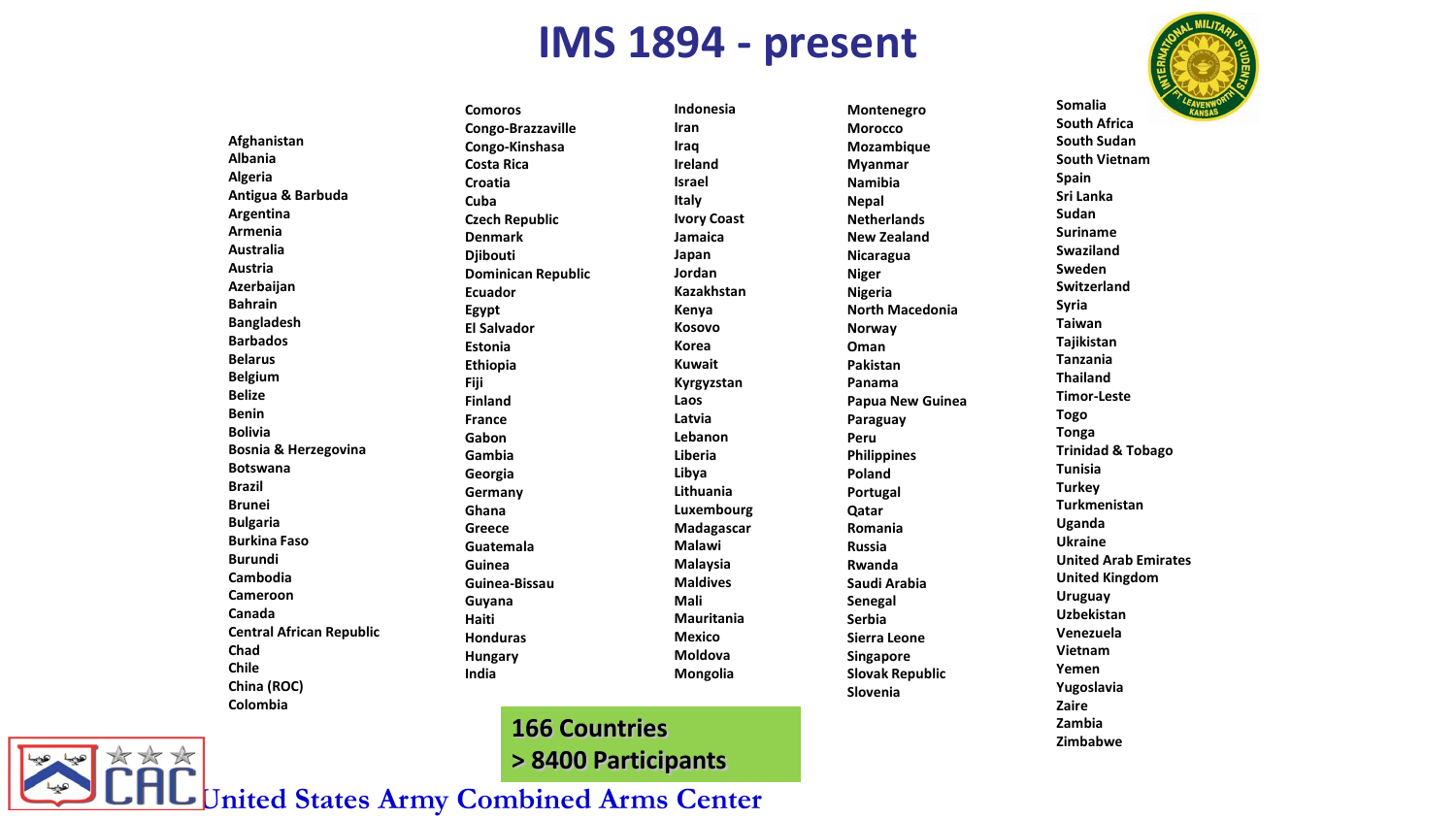### **Post Graduate Performance**

- *27 Heads of State/Government (3 sitting)*
- **> 300 Ministers, Ambassadors and Representatives**
- **> 300 Chiefs of Staff (Armed Forces or Services)**
- Historically, 48% of graduates attain Flag Rank or higher positions
- > 8,400 IMS representing 166 Countries since 1894….
- 285 graduates in the International Hall of Fame from 77 countries….







Influencing leaders today… for tomorrow's changing world.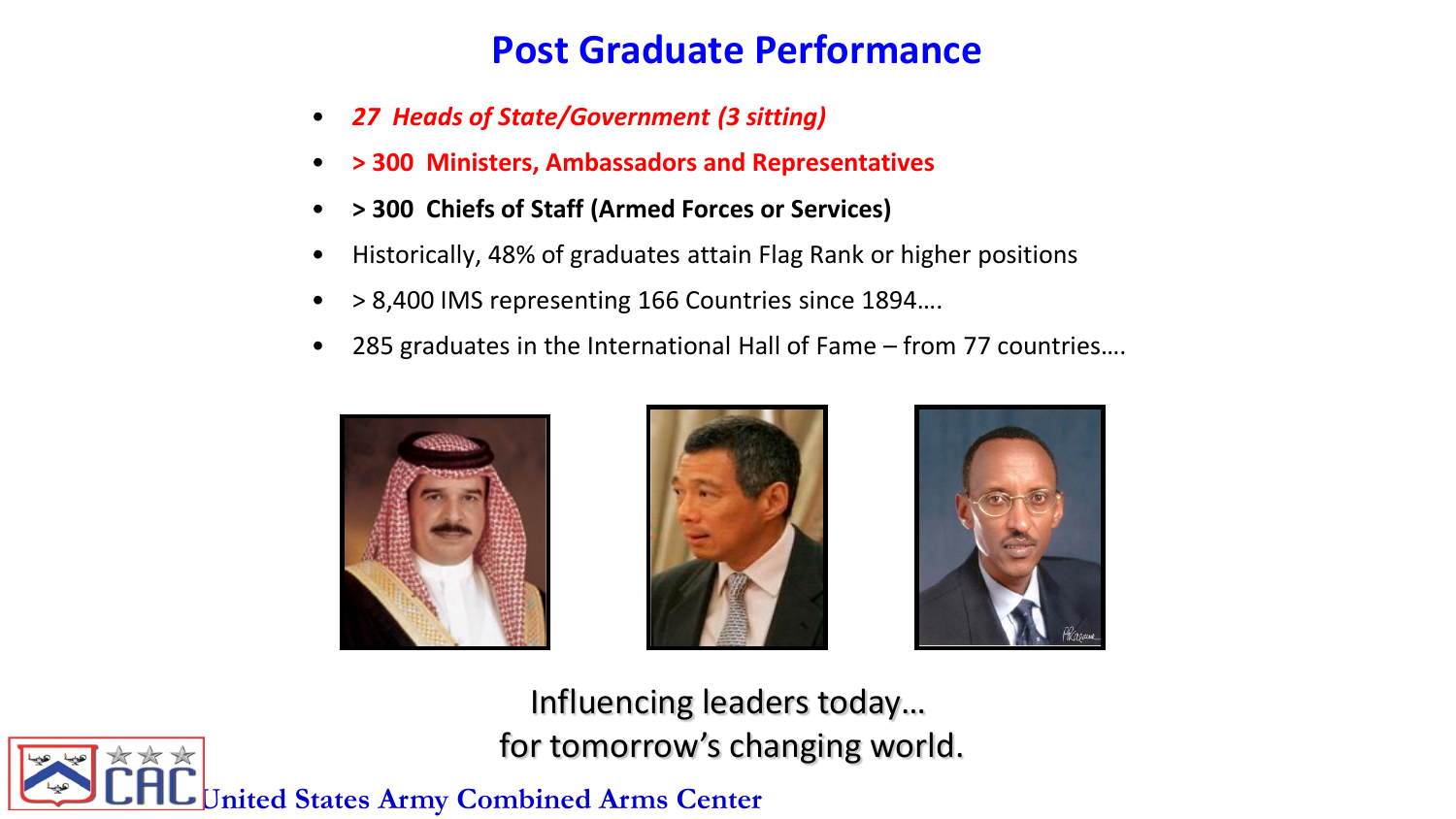

As of 5/31/2022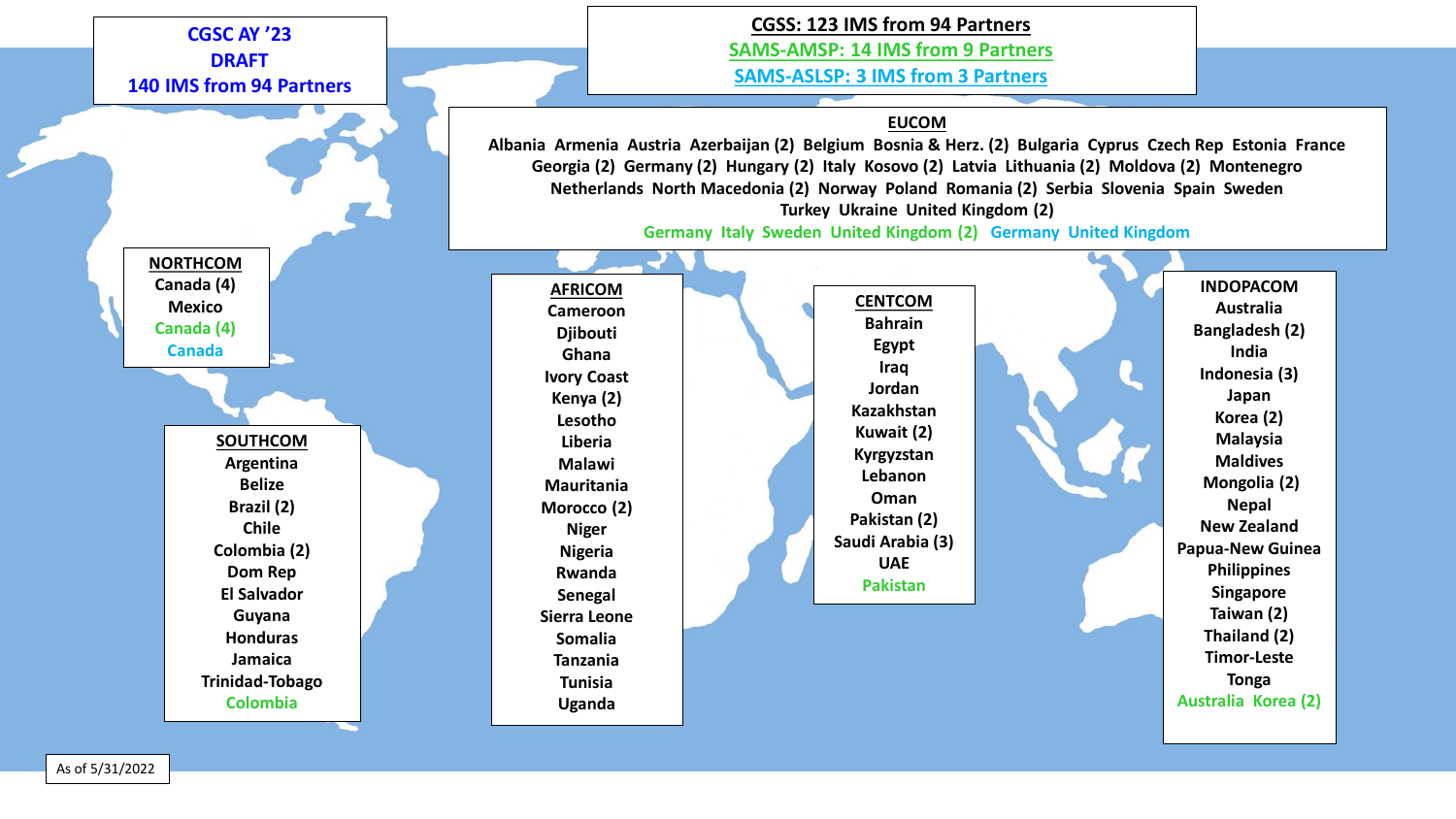$\blacksquare$ L I

۳ د د ت د

### Deputy Director

#### **Adam Escobedo** [adam.escobedo.civ@army.mil](mailto:adam.escobedo.civ@army.mil) O: 913-684 –7318 C: 913-683-4184

**Duty Day: 0700-1600 In office:** Monday – Friday Lunch TBD

### 684 - 7371 **Student Records** Student Accountability Leave Requests ID Cards ITOs and Amendments Academic Reports Related Progress Messages Pay Vouchers Medical Issues

[Maria.r.fernandez8.civ@mail.mil](mailto:Maria.r.fernandez8.civ@mail.mil)

**Mrs. Maria Fernandez**

#### **Duty Day: 0700-1600 In office:** Monday – Friday Lunch, 1200-1230 **GROUP 1 Albania-Honduras**

### IMSD Program Assistants

### **Mr. Orlando Sipple** orlando.d.sipple.civ @mail.mil 684-7322 **Student Records** Student Accountability Leave Requests ID Cards ITOs and Amendments Academic Reports Related Progress Messages Pay Vouchers Medical Issues

#### **Duty Day: 0730-1600**

**In office:** Monday - Friday Lunch, 1200-1230 **GROUP 2 Hungary-Nepal**

### **Mrs. Mary Erickson**

[mary.c.erickson.civ@mail.mil](mailto:mary.c.erickson.civ@mail.mil) 684 - 7324 **Student Records**

> Student Accountability Leave Requests ID Cards ITOs and Amendments Academic Reports Related Progress Messages Pay Vouchers Medical Issues

**Duty Day: 0700-1600 In office:** Monday – Friday Lunch, 1230-1330 **GROUP 3 Netherlands-United Kingdom**

## נו נ  $\mathbf{r}$  $\overline{\phantom{a}}$  $\overline{\phantom{a}}$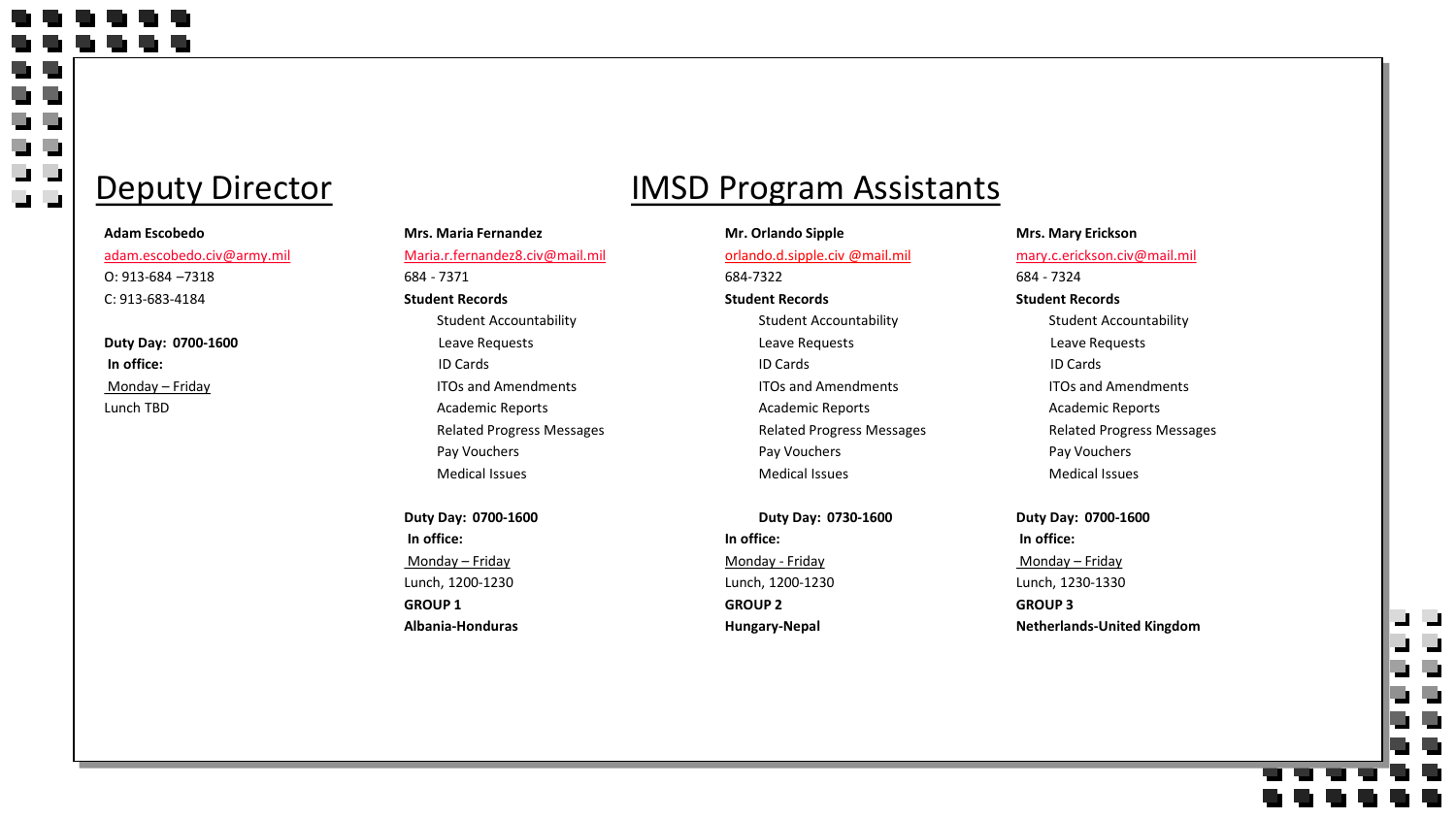### **ADMINISTRATIVE REQUIREMENTS**

- IMSD, as the IMSO of record on Fort Leavenworth  $-$  serves as the administrative lead for all IMS, regardless of country of origin, for USG purposes.
- In this role IMSD is charged with supporting IMS and their Authorized Dependents, while acting as a compliance agent for the US Army and the USG.
- Lines of communication, reporting requirements, etc. are fixed in regulatory policy.
- SIGNIFICANT & IMPACTFUL CHANGES IN IMS ADMIN post December 2019 (NAS Pensacola): No CAC Card; No Escort Privileges; Installation Access limited to training location ONLY; Reporting requirements on both official and leisure travel
- COVID-19 Vaccination Status…..

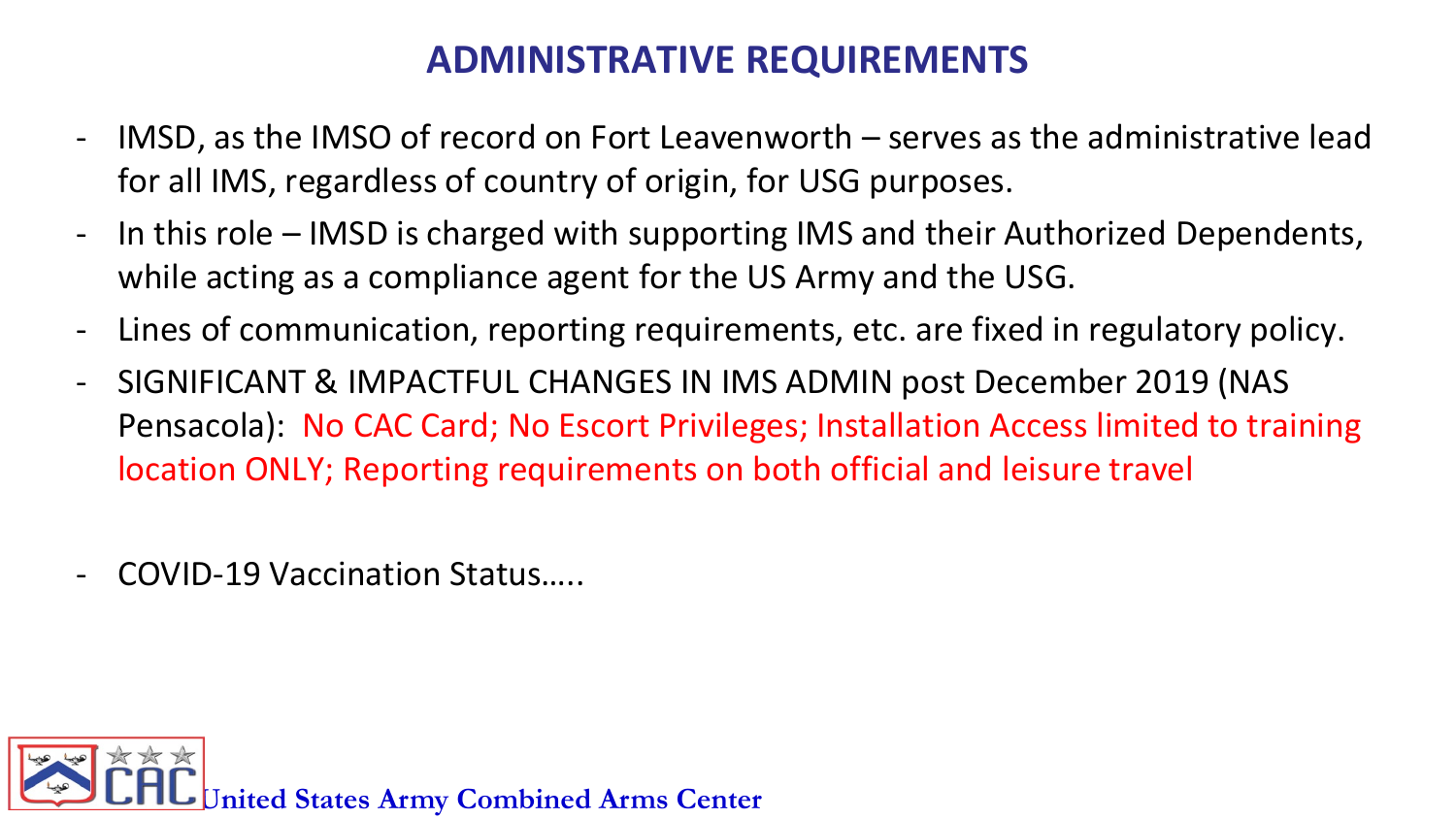## **Housing List Group 1**

| <b>COUNTRY</b>            | <b>LAST NAME</b>        | <b>FIRST NAME</b>                  | <b>GRADE</b>   | <b>ADDRESS</b>           |
|---------------------------|-------------------------|------------------------------------|----------------|--------------------------|
| <b>ALBANIA</b>            | MUSTAFALLARI            | <b>VALENTINA</b>                   | <b>O4</b>      | Wint                     |
| <b>ARGENTINA</b>          | <b>GONZALEZ DEIBE</b>   | <b>EZEQUIEL ENRIQUE</b>            | <b>O4</b>      | Kickapoo                 |
| ARMENIA                   | <b>ELOYAN</b>           | ANUSHAVAN                          | <b>O4</b>      | Kickapoo                 |
| <b>AUSTRALIA</b>          | <b>WILLIAMSON</b>       | <b>SALLY</b>                       | <b>O4</b>      | OFF-POST                 |
| <b>AUSTRIA</b>            | <b>GLAVANOVITS</b>      | <b>CLAUS-DIETER</b>                | <b>O5</b>      | <b>Infantry Barracks</b> |
| AZERBAIJAN                | GASIMOV                 | <b>EMIL</b>                        | <b>O4</b>      | Wint                     |
| AZERBAIJAN                | <b>SURATZADA</b>        | PARVIZ                             | <b>O4</b>      | Kickapoo                 |
| <b>BAHRAIN</b>            | <b>ALNOAIMI</b>         | MOHAMED DHEYAB SAQER ABDULLA SAQER | <b>O4</b>      | Santa Fe                 |
| <b>BANGLADESH</b>         | <b>FERDOUS</b>          | JANNATUL                           | O <sub>4</sub> | Kickapoo                 |
| <b>BANGLADESH</b>         | UDDIN SHAH CHOWDHURY    | MUHAMMAD ZUNAEED                   | <b>O4</b>      | Kickapoo                 |
| <b>BELGIUM</b>            | GONAY                   | <b>NICOLAS</b>                     | <b>O4</b>      | OFF-POST                 |
| <b>BELIZE</b>             | <b>USHER</b>            | ROBERTA DANIELLE                   | <b>O4</b>      | Kickapoo                 |
| <b>BOSNIA-HERZEGOVINA</b> | BANDIC                  | <b>MARIO</b>                       | <b>O3</b>      | Waitlist                 |
| <b>BOSNIA-HERZEGOVINA</b> | ROGAN                   | BAJO                               | <b>O4</b>      | Santa Fe                 |
| <b>BRAZIL</b>             | <b>BERNARDES SIMOES</b> | <b>CLEBER HENRIQUE</b>             | <b>O4</b>      | Shawnee                  |
| <b>BRAZIL</b>             | <b>GUTTOSKI LEMOS</b>   | <b>ANDRE CESAR</b>                 | O <sub>3</sub> | Shawnee                  |
| <b>BULGARIA</b>           | PASKOV                  | <b>GEORGI</b>                      | O <sub>3</sub> | Waitlist                 |
| <b>CAMEROON</b>           | TETE                    | MARC EDOUARD JULIEN RICHARD        | O <sub>4</sub> | OFF-POST                 |
| <b>CANADA</b>             | <b>CASTELLI</b>         | <b>MARK ANTHONY</b>                | <b>O4</b>      | Shawnee                  |
| <b>CANADA</b>             | <b>GAUTHIER</b>         | <b>SEBASTIEN</b>                   | <b>O4</b>      | shawnee                  |
| <b>CANADA</b>             | <b>HEVENOR</b>          | <b>NATHAN</b>                      | <b>O4</b>      | Kickapoo                 |
| <b>CANADA</b>             | <b>VAN DYKE</b>         | <b>IAN</b>                         | <b>O4</b>      | Kickapoo                 |
| <b>CHILE</b>              | PANTOJA GALLEGO         | <b>HUGO EDUARDO</b>                | <b>O4</b>      | Kickapoo                 |
| <b>COLOMBIA</b>           | <b>GUTIERREZ DIAZ</b>   | <b>CRISTHIAN YAMID</b>             | <b>O4</b>      | Old Oregon               |
| <b>COLOMBIA</b>           | <b>ORTIZ LOSADA</b>     | <b>DIEGO ARMANDO</b>               | <b>O4</b>      | Old Oregon               |
| <b>CYPRUS</b>             | <b>EMPORAS</b>          | <b>EMILIOS</b>                     | O <sub>4</sub> | OFF-POST                 |
| <b>CZECH REPUBLIC</b>     | KAREL                   | KAREL                              | O <sub>3</sub> | Waitlist                 |
| <b>DIJIBOUTI</b>          | DAHER                   | <b>AHMED ABDI</b>                  | O <sub>3</sub> |                          |
| DOMINICAN REPUBLIC        | <b>PORTES GRULLON</b>   | <b>SANTTY</b>                      | <b>O4</b>      | OFF-POST                 |
| <b>EGYPT</b>              | <b>ERAKY</b>            | KAREEM MAHMOUD ALMOHANDES MOHAMED  | <b>O4</b>      | Kickapoo                 |
| <b>EL SALVADOR</b>        | <b>ALFARO HENRIQUEZ</b> | <b>CARLOS JOSE</b>                 | <b>O4</b>      | <b>Infantry Barracks</b> |
| <b>ESTONIA</b>            | <b>SENIN</b>            | <b>VJATSESLAV</b>                  | <b>O4</b>      | Shawnee                  |
| FRANCE                    | <b>DE SAINT CHAMAS</b>  | <b>ETIENNE</b>                     | <b>O4</b>      | OFF-POST                 |
| <b>GEORGIA</b>            | <b>BITSADZE</b>         | <b>OLEG</b>                        | <b>O4</b>      | Shawnee                  |
| <b>GEORGIA</b>            | ZUBIASHVILI             | ZAZA                               | <b>O4</b>      | Santa Fe                 |
| <b>GERMANY</b>            | <b>KESSELRING</b>       | <b>HOLGER</b>                      | <b>O5</b>      | Kickapoo                 |
| <b>GERMANY</b>            | TAUCHNITZ               | NORMAN                             | <b>O5</b>      | Kickapoo                 |
| <b>GHANA</b>              | APPAU                   | KOFI AKOTO                         | O <sub>4</sub> | OFF-POST                 |
| <b>GUYANA</b>             | <b>HOWELL</b>           | <b>SHELDON</b>                     | <b>O5</b>      |                          |
| <b>HONDURAS</b>           | MILLA                   | <b>ALLAN JEOVANY</b>               | <b>O4</b>      | Canceled                 |

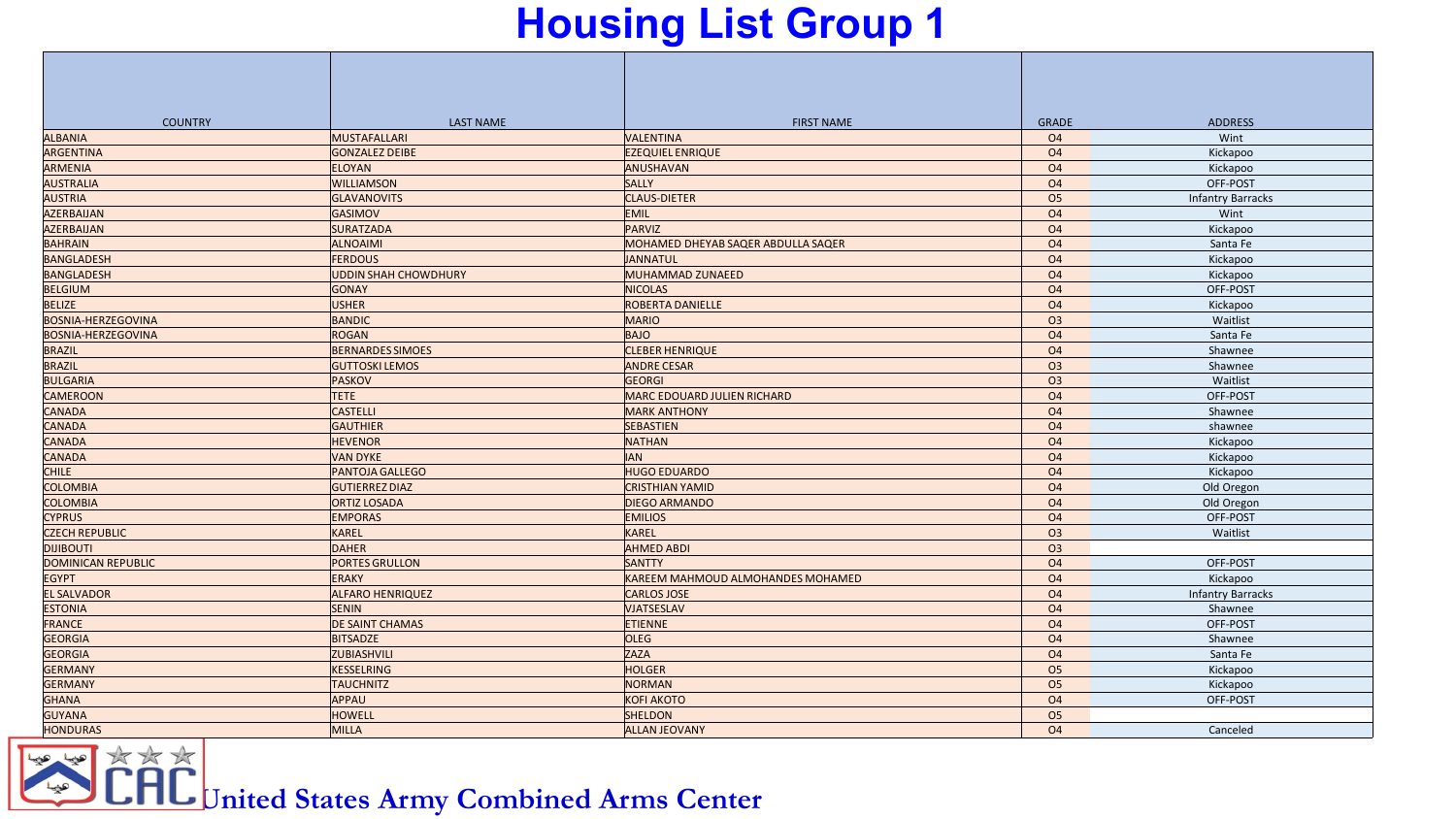### **Housing List Group 2**

| <b>HUNGARY</b>       | <b>KLEMANN</b>              | LASZLO ATTILA                            | <b>O4</b>      | Wint                          |
|----------------------|-----------------------------|------------------------------------------|----------------|-------------------------------|
| <b>HUNGARY</b>       | MOZOLAI                     | SANDOR                                   | O <sub>4</sub> | Old Oregon                    |
| <b>INDIA</b>         | PRAKASH                     | <b>DIVYA</b>                             | <b>O5</b>      | Shawnee                       |
| <b>INDONESIA</b>     | GUMAI                       | <b>RIZA CELVIAN</b>                      | <b>O4</b>      | 804 HIGHLAND TERRACE          |
| <b>INDONESIA</b>     | KURNIA                      | <b>LEONARDO</b>                          | <b>O4</b>      | 673 HILLSIDE CT               |
| <b>INDONESIA</b>     | SOLAEMAN                    | <b>HANAFI</b>                            | <b>O3</b>      | 4920 SHADY BEND RD            |
| <b>IRAQ</b>          | AL-MARSOOMI                 | <b>HAROON SHAMIL KADHIM</b>              | <b>O4</b>      | OFF-POST                      |
| <b>ITALY</b>         | <b>GELAO</b>                | FRANCESCO                                | <b>O4</b>      | Shawnee                       |
| <b>IVORY COAST</b>   | ALI                         | <b>GNAMIEN KOUAKOU DEKOU JEAN JAURES</b> | O <sub>3</sub> | OFF-POST                      |
| <b>JAMACIA</b>       | <b>BYRAN</b>                | SHELDON O'BRIEN                          | <b>O4</b>      | lowa                          |
| <b>JAPAN</b>         | YAMASHITA                   | YASUHIRO                                 | <b>O4</b>      | Santa Fe                      |
| <b>JORDAN</b>        | <b>BANI ATA</b>             | JEBRIL HUSSEIN MOHAMMAD                  | <b>O4</b>      | Kickapoo                      |
| <b>KAZAKHSTAN</b>    | <b>SULEIMENOV</b>           | <b>BAKHTIYAR</b>                         | <b>O4</b>      | Shawnee                       |
| <b>KENYA</b>         | <b>OSIKE</b>                | JUDITH NOELA ADHIAMBO                    | <b>O4</b>      | Santa Fe                      |
| <b>KENYA</b>         | <b>STEPHEN MAINA</b>        | <b>MAINA</b>                             | <b>O4</b>      | Waitlist                      |
| <b>KOREA (SEOUL)</b> | JUNG                        | <b>TAEHEE</b>                            | O <sub>4</sub> | Kickapoo                      |
| <b>KOREA (SEOUL)</b> | <b>KIM</b>                  | YESUNG                                   | <b>O4</b>      | Kickapoo                      |
| <b>KOSOVO</b>        | <b>HAXHIMUSTAFA</b>         | ALI                                      | <b>O4</b>      | Shawnee                       |
| <b>KOSOVO</b>        | <b>SELIMI</b>               | <b>BESNIK</b>                            | <b>O4</b>      | Shawnee                       |
| <b>KUWAIT</b>        | AKBAR                       | OSAMAH W N H                             | O <sub>5</sub> | 11200 DELAWARE PKWY, APT 1321 |
| <b>KUWAIT</b>        | ALKANDARI                   | <b>ABDULRAHMAN H A J A H</b>             | O <sub>5</sub> | 11200 DELAWARE PKWY APT 1420  |
| <b>KYRGYZSTAN</b>    | <b>TIMUR</b>                | <b>BEKTEMIROV</b>                        | <b>O3</b>      | Waitlist                      |
| LATVIA               | MEZALS                      | <b>ARNIS</b>                             | <b>O4</b>      | Waitlist                      |
| <b>LEBANON</b>       | <b>ABDUL KHALEK</b>         | <b>MOHAMAD</b>                           | O <sub>5</sub> | Pottawatomie                  |
| <b>LESOTHO</b>       | NDLELENI                    | NOLUKHANYO                               | <b>O4</b>      | Waitlist                      |
| <b>LIBERIA</b>       | KAMARA                      | <b>ABRAHAM PAVEL</b>                     | <b>O4</b>      | OFF-POST                      |
| LITHUANIA            | <b>KUNDROTAS</b>            | JUSTAS                                   | <b>O4</b>      | Santa Fe                      |
| <b>LITHUANIA</b>     | <b>SURVILAS</b>             | <b>ANTANAS</b>                           | <b>O4</b>      | Shawnee                       |
| <b>MALAWI</b>        | <b>MOYO</b>                 | <b>VICTOR WILSON</b>                     | <b>O4</b>      | Wint                          |
| <b>MALAYSIA</b>      | <b>SYED YUNUS</b>           | <b>SYED HELMY SUFRY BIN</b>              | <b>O4</b>      | OFF-POST                      |
| <b>MALDIVES</b>      | <b>SHINAN</b>               | MOHAMED                                  | <b>O4</b>      | OFF-POST                      |
| <b>MAURITANIA</b>    | <b>EMHAIMED</b>             | <b>MOHAMED</b>                           | O <sub>3</sub> | OFF-POST                      |
| <b>MEXICO</b>        | <b>VILLASENOR CERVANTES</b> | <b>JOSE FRANCISCO</b>                    | <b>O4</b>      | OFF-POST                      |
| <b>MOLDOVA</b>       | COJOCARU                    | AUREL                                    | O <sub>4</sub> | Waitlist                      |
| <b>MOLDOVA</b>       | <b>CRECIUN</b>              | VITALIE                                  | <b>O4</b>      | Shawnee                       |
| <b>MONGOLIA</b>      | <b>BATTULGA</b>             | MUNKHBILEG                               | <b>O4</b>      | 732 GLENVIEW ST               |
| <b>MONGOLIA</b>      | <b>ENKHTAIVAN</b>           | GANZORIG                                 | <b>O5</b>      | Wint                          |
| <b>MONTENEGRO</b>    | <b>STIJEPOVIC</b>           | RADE                                     | <b>O4</b>      | Shawnee                       |
| <b>MOROCCO</b>       | GHAFIRI                     | YOUNES                                   | <b>O4</b>      | Santa Fe                      |
| <b>MOROCCO</b>       | JIRARI                      | <b>HIND</b>                              | <b>O4</b>      | Santa Fe                      |
| <b>NEPAL</b>         | KC                          | <b>DEEP CHANDRA</b>                      | <b>O4</b>      |                               |
|                      |                             |                                          |                |                               |

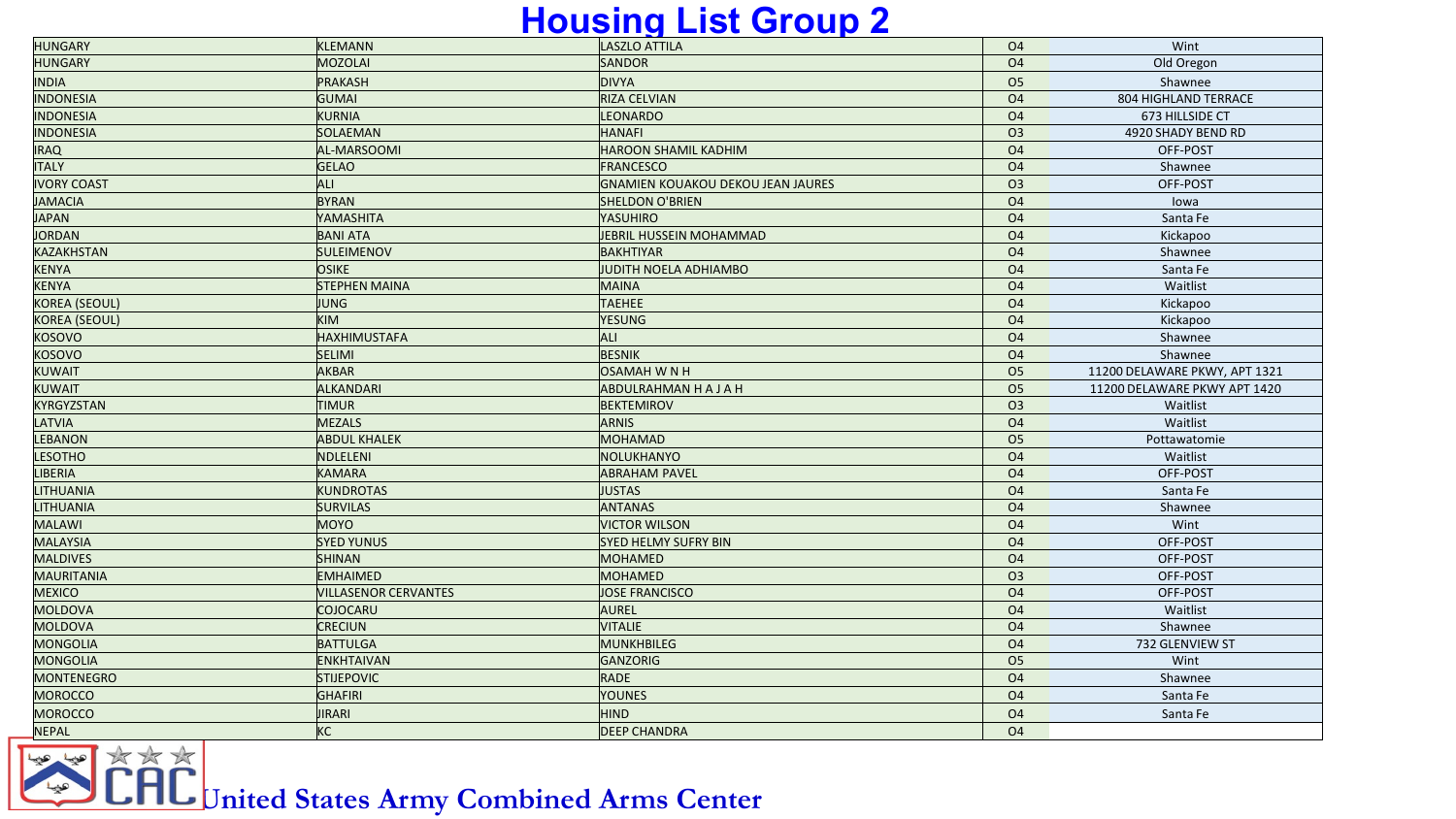## **Housing List Group 2**

| <b>NETHERLANDS</b>                 | <b>DE WINTER</b>   | <b>SJOERD</b>                | <b>O4</b>      | Kickapoo                     |
|------------------------------------|--------------------|------------------------------|----------------|------------------------------|
| <b>NEW ZEALAND</b>                 | MATEPARAE          | <b>JEREMY RANGIWHAIURU</b>   | O <sub>4</sub> | OFF-POST                     |
| <b>NIGER</b>                       | <b>HIMA ZARAFI</b> | <b>ABDOURHAMANE</b>          | <b>O4</b>      | Shawnee                      |
| <b>NIGERIA</b>                     | <b>CHIKWE</b>      | <b>CHINEDU NNAEMEKA</b>      | <b>O4</b>      | <b>Declined Offer</b>        |
| <b>NORWAY</b>                      | <b>OFSTAD</b>      | JOHANN FREDRIK               | <b>O4</b>      | 2415 GETTYSBURG DR.          |
| <b>OMAN</b>                        | <b>AL-WAHIBI</b>   | MOHAMED SULAIMAN KHALAF      | <b>O4</b>      | Santa Fe                     |
| <b>PAKISTAN</b>                    | <b>CHAUHDARY</b>   | <b>AWAIS</b>                 | <b>O4</b>      | Shawnee                      |
| <b>PAKISTAN</b>                    | <b>SADDIQUE</b>    | JAHANZEB                     | <b>O4</b>      | lowa                         |
| <b>PAPUA-NEW GUINEA</b>            | <b>FABILA</b>      | FRANCIS                      | O <sub>4</sub> | OFF-POST                     |
| <b>PHILIPPINES</b>                 | <b>BALAIS</b>      | <b>DIMAS JUN DINAMLING</b>   | <b>O4</b>      | Wint                         |
| <b>POLAND</b>                      | WIERUCKI           | <b>TOMASZ</b>                | O <sub>3</sub> | Old Oregon                   |
| <b>REPUBLIC OF NORTH MACEDONIA</b> | GAJDOV             | FLIIP                        | O <sub>4</sub> | Kickapoo                     |
| <b>REPUBLIC OF NORTH MACEDONIA</b> | <b>SMILESKI</b>    | <b>LJUPCHE</b>               | <b>O4</b>      | Kickapoo                     |
| <b>ROMANIA</b>                     | MERLUSCA           | <b>MIRCEA</b>                | <b>O4</b>      | Kickapoo                     |
| ROMANIA                            | <b>SCARLII</b>     | <b>GHEORGHE ALIN</b>         | <b>O4</b>      | Waitlist                     |
| <b>RWANDA</b>                      | MUDAHERANWA        | <b>FRED</b>                  | O <sub>4</sub> |                              |
| <b>SAUDI ARABIA</b>                | <b>ALHADLAQ</b>    | <b>ABDULRAHMAN IBRAHIM S</b> | <b>O5</b>      | 11200 DELAWARE PKWY APT 1224 |
| <b>SAUDI ARABIA</b>                | <b>ALHARBI</b>     | <b>NASSER AWAD S</b>         | 05             | Shawnee                      |
| <b>SAUDI ARABIA (MOI)</b>          | <b>ALSUBAIE</b>    | MOHAMMAD                     | O <sub>5</sub> | Santa Fe                     |
| <b>SENEGAL</b>                     | <b>MANE</b>        | NDEYE MARIAMA KAPAMA         | O <sub>3</sub> |                              |
| <b>SERBIA</b>                      | <b>SAPONJA</b>     | <b>MLADEN</b>                | <b>O4</b>      | Wint                         |
| <b>SIERRA LEONE</b>                | <b>DUMBUYA</b>     | OSMAN                        | O <sub>4</sub> | Kickapoo                     |
| <b>SINAGPORE</b>                   | ANG                | <b>SCOTT YIQIANG</b>         | <b>O4</b>      | OFF-POST                     |
| <b>SLOVENIA</b>                    | <b>JELENKO</b>     | <b>TOMAZ</b>                 | O <sub>3</sub> | Waitlist                     |
| <b>SOMALIA</b>                     | <b>WARSAME</b>     | <b>IMRAN AHMED</b>           | O <sub>4</sub> | Waitlist                     |
| <b>SPAIN</b>                       | <b>VEGA ALITE</b>  | <b>EDUARDO</b>               | <b>O4</b>      | Shawnee                      |
| <b>SWEDEN</b>                      | <b>BJOERSSON</b>   | <b>ANNA KRISTINA</b>         | O <sub>4</sub> | Kickapoo                     |
| TAIWAN                             | <b>CHIU</b>        | PO-JUNG                      | O <sub>4</sub> | OFF-POST                     |
| <b>TAIWAN</b>                      | <b>YANG</b>        | YUAN-HAN                     | <b>O4</b>      | OFF-POST                     |
| <b>TANZANIA</b>                    | MAPUNDA            | <b>YOHANA</b>                | O <sub>4</sub> | OFF-POST                     |
| <b>THAILAND</b>                    | <b>THONGPILA</b>   | <b>CHINNAWOOT</b>            | <b>O5</b>      | Wint                         |
| <b>THAILAND</b>                    | <b>TOSAK</b>       | NUTTITAWACH                  | <b>O4</b>      | Waitlist                     |
| TIMOR-LESTE                        | <b>TAEK</b>        | <b>YOSEPH</b>                | 03             |                              |
| <b>TONGA</b>                       | <b>VAHAI</b>       | LATU KAKAU LUI               | <b>O4</b>      | OFF-POST                     |
| <b>TRINIDAD-TOBAGO</b>             | <b>EDWARDS</b>     | DWAYNE                       | O <sub>4</sub> | Wint                         |
| <b>TUNISIA</b>                     | RIAHI              | MOHAMED ALI                  | <b>O4</b>      | Waitlist                     |
| <b>TURKEY</b>                      | <b>AYDIN</b>       | <b>SAHAN</b>                 | O <sub>4</sub> | Waitlist                     |
| <b>UGANDA</b>                      | <b>SEMUDU</b>      | <b>MUSTAPHA</b>              | <b>O4</b>      | OFF-POST                     |
| <b>UKRAINE</b>                     | <b>CHURSIN</b>     | <b>KOSTIANTYN</b>            | <b>O4</b>      | Kickapoo                     |
| UNITED ARAB EMIRATES               | <b>ALNEYADI</b>    | MOHAMMED MUFTAH ALMUR RASHED | <b>O5</b>      | Santa Fe                     |
| <b>UNITED KINGDOM</b>              | <b>BRECHT</b>      | <b>EDWARD</b>                | <b>O4</b>      | Waitlist                     |
| <b>UNITED KINGDOM</b>              | <b>COWEN</b>       | <b>JAMES</b>                 | <b>O4</b>      | Waitlist                     |

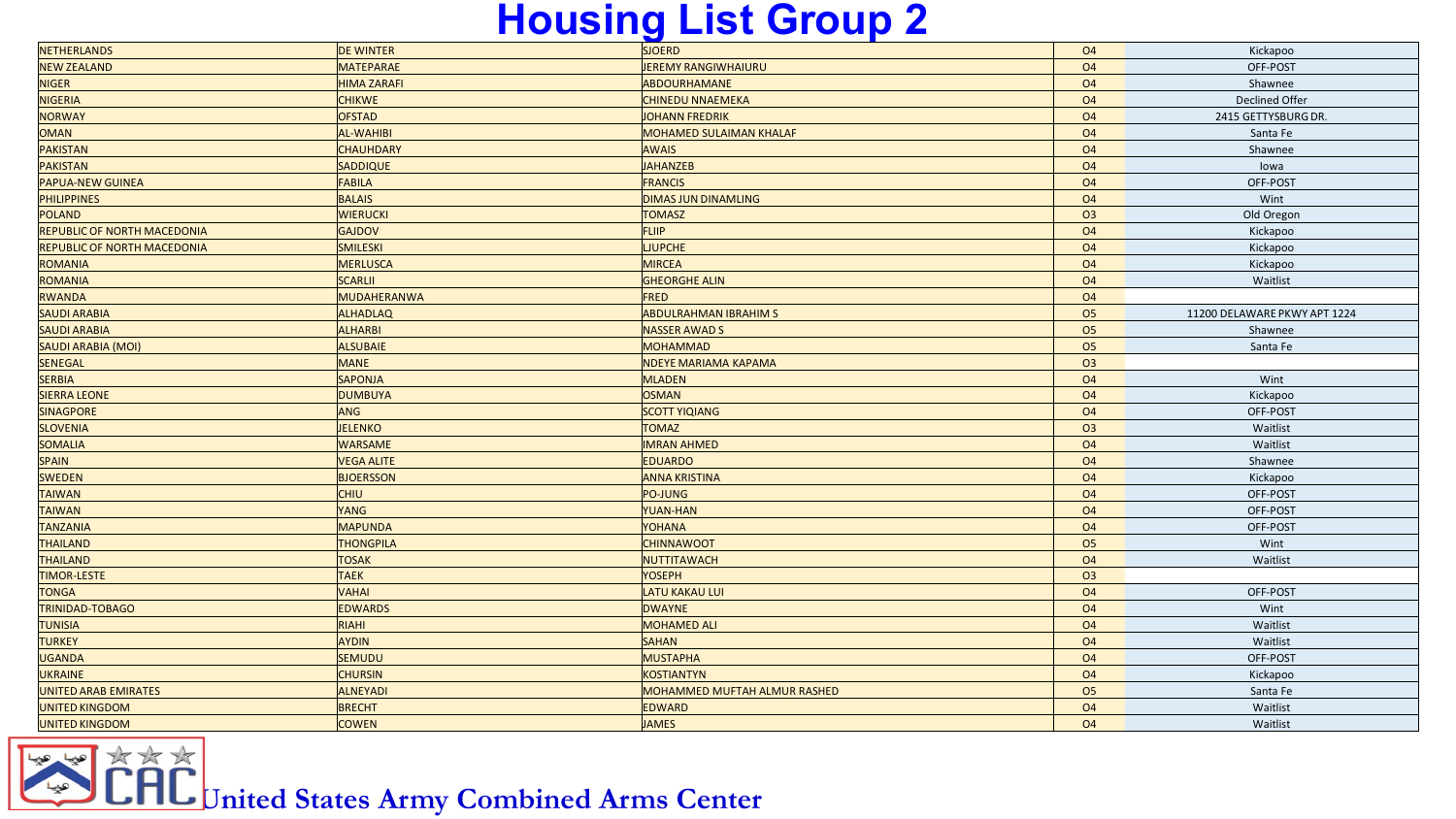### Field Studies Program "Team FSP"

#### **Mr. David Bornn Jr**  david.m.bornn.civ@army.mil 913-684-7323 (Office) 3514K 910-286-3863 (Cell)

#### **FSP Manager**

 $\mathbf{r}$ - 1

 $\blacksquare$ 

Field Studies Chair P910 Block Author IMSO Resource Mgr. IMSD GUTC Rep Sponsor Program Director IMSO GSA Mgr. IMSO CGSS Circular Editor Culture Guide Editor

#### **Duty Day: 0800-1630**

Lunch 1200-1230 M/W/F-Workout 1230-1330

**In Meetings:** MON 1000-1130 TUE 0900-1030 FRI 1000-1130

**Mr. Robert Tapia** robert.a.tapia2.civ@army.mil 913-684-7319 (Office) 3514H

#### **FSP Coordinator**

FSP Operations Officer P910 Module Integrator IMSD GPC/GUTC Rep Sponsor Program Manager FSP Awards Coordinator IMSO Alt Property Mgr. CGSC 12-2 Author IMSD Culture Guide Author

**Duty Day: 0700-1530** Lunch 1230-1300 M/W/F-Workout 1130-1230

> **In Meetings:** MON 1000-1130 TUE 0900-1030 FRI 1000-1130

**Mr. Eric Stafford** eric.e.stafford4.civ@army.mil 913-684-7319 (Office) 3514D

#### **FSP Training Technician**

FSP Admin/Log Officer P910 Lesson Author IMSD GPC/GUTC Rep Sponsor Program Coordinator FSP Awards Technician IMSO GSA Rep IMSO Sec Mgr. CGSC 12-1 Author

**Duty Day: 0730-1600** Lunch 1230-1300 M/W/F-Workout 1130-1230

נו נ

U <u>in d</u>

**In Meetings:** MON 1000-1130 TUE 0900-1030 FRI 1000-1130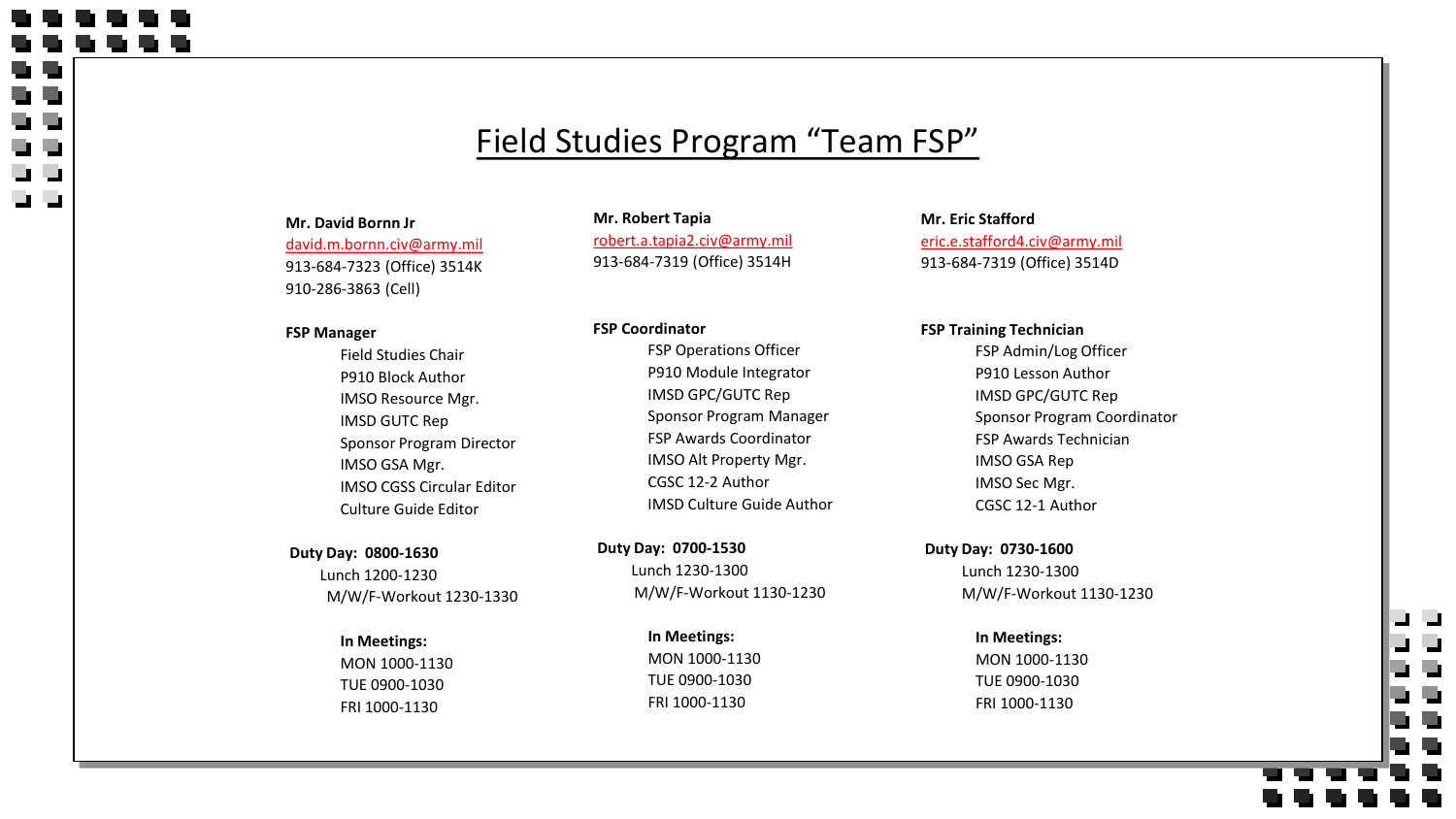## **Field Studies Program**

- $\sim$  40 discreet events per IMS cohort
- Including:
	- "Wichita" trip (3 day/2 night)
	- Fort Riley/KSU (2 day/1 night)
	- Gettysburg/DC (9 day/8 night)
- Curriculum standards are applied to development, execution and review
- Course cost support all activities
- DODI Driven and JCET evaluated for DOS annual report to Congress….

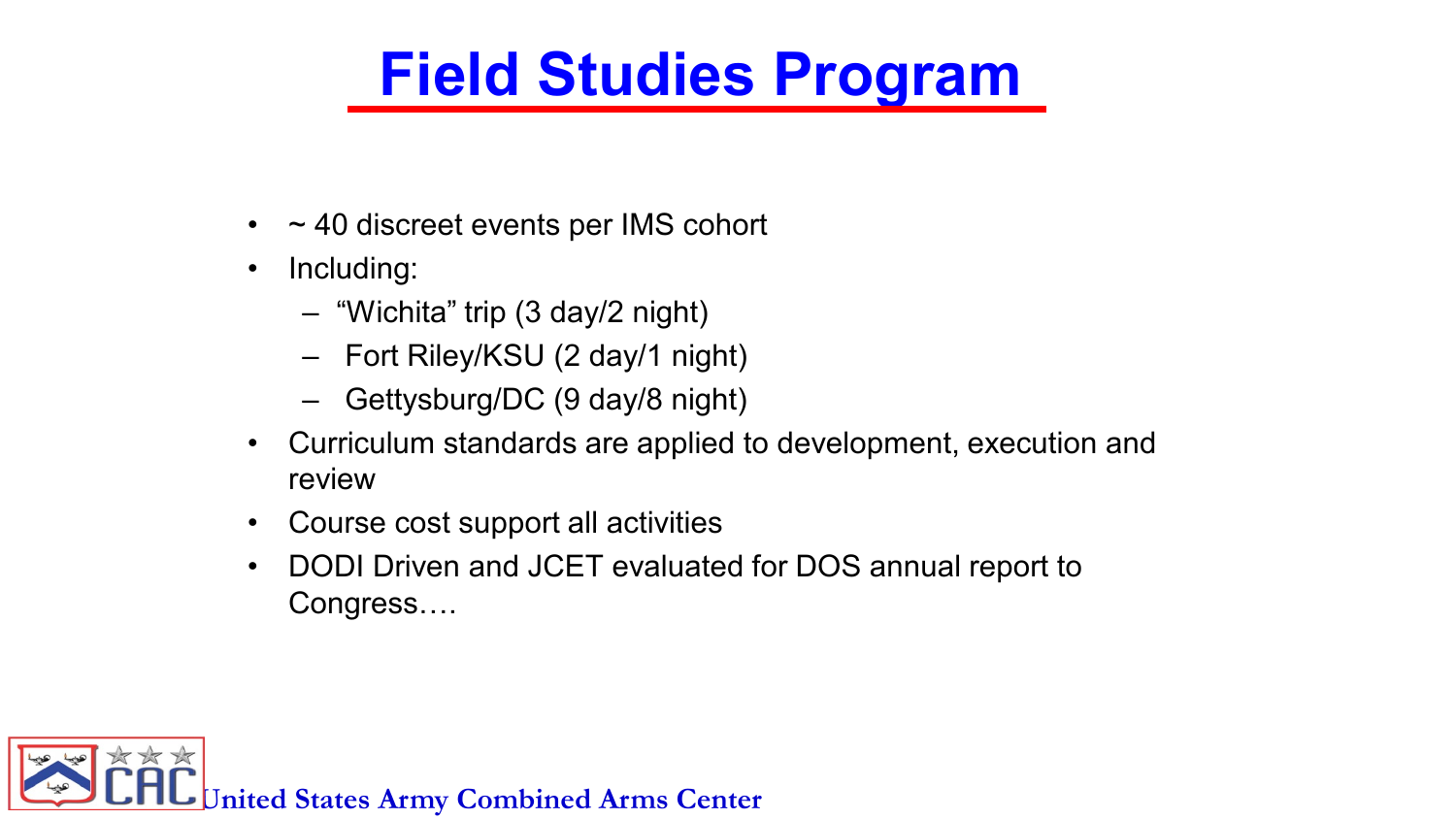### **FIELD STUDIES PROGRAM (Facets)**

- Human Rights
- Diversity and American Life
- US Government Institutions
- Political Processes
- The Judicial System
- The Free Market System
- **Education**
- Health and Human Services
- **Media**
- International Peace & Security
- Law of War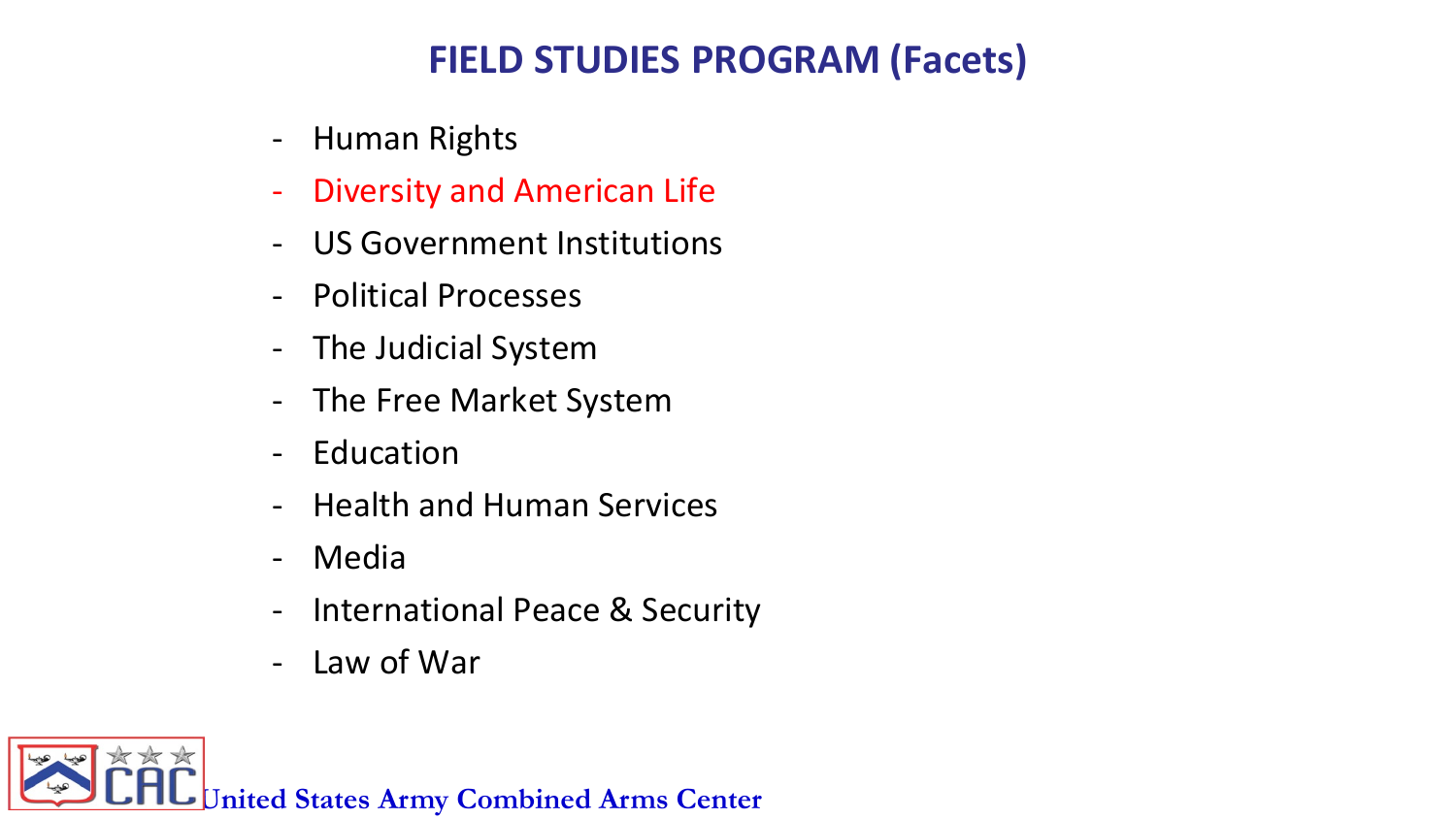## IMS Sponsor Support System



- Airport Greeter
- American Orientation Course
- "Outside" link
- General Assistance

Fort Leavenworth

- Airport Greeter
- Family Installation Orientation
- Housing & Services
- Vehicle Related
- Open Bank Account

Kansas City

- Airport Greeter
- KC Orientation
- "Outside" link
- General Assistance

IMS/Family

**Staff Group** • Academics

• Friendship

• Comraderie

SGA/Student Ambassador

- Immediate Assistance
- Classroom work
- Uniform(s)
- U.S. Military Customs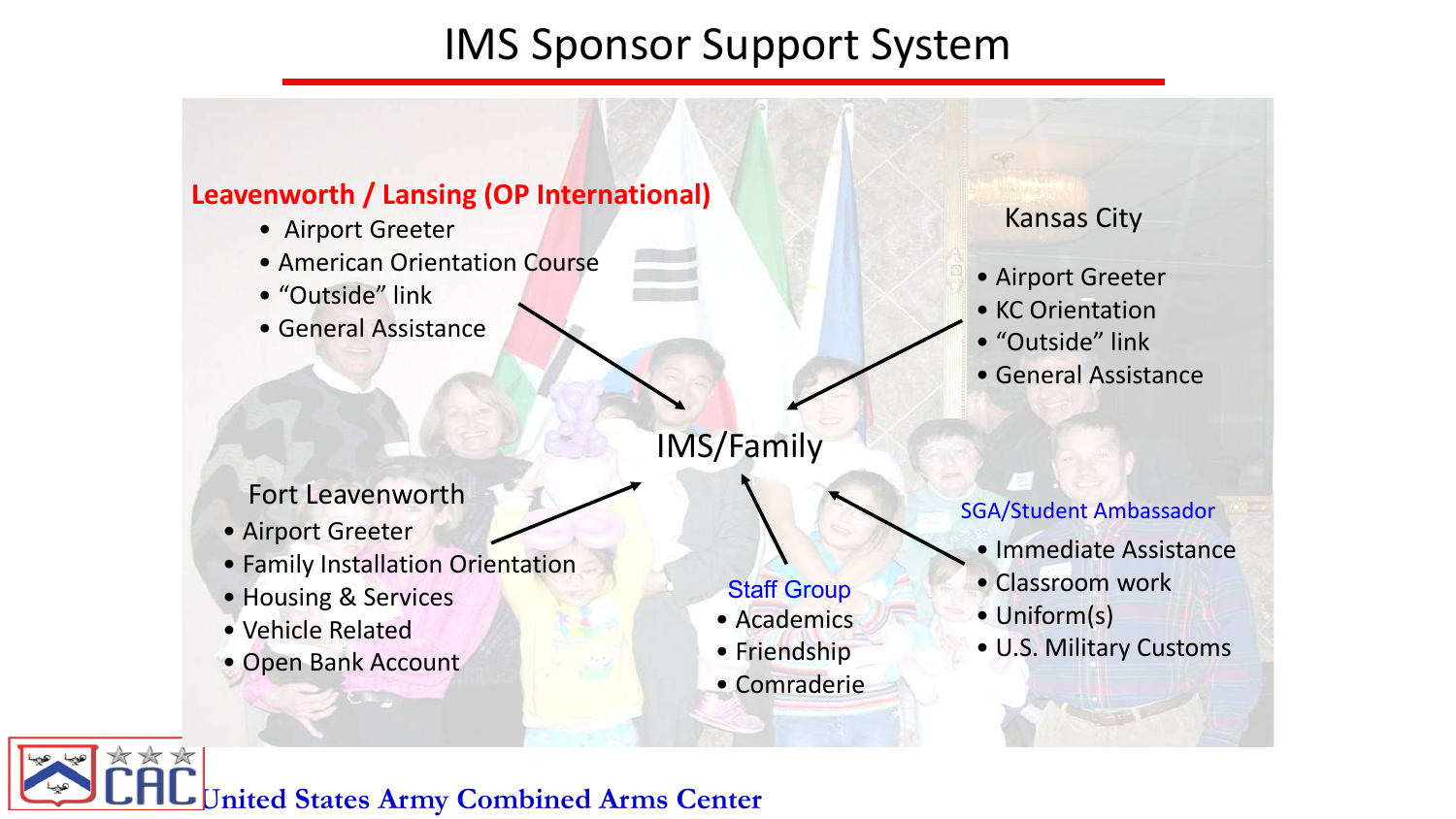## **FIELD STUDIES PROGRAM (Sponsor Imperatives)**

- Your ability to coordinate with your sponsor Team (IO/KCP2P) is Critical
- Learn from seasoned sponsors, grow as a sponsor
- You will choose one of three major sponsor events (SFF, HDD, FFF)
- Consider Breaks and Holidays (i.g., 3 Day Wknds, Spring Break, Religious Days)
- Include them (when possible) in normal life & family events
- Connectivity with IMS-Weekly? Monthly? In-person? Telephonically? Email?
- Always have a back-up...be prepared to be the back-up
- What's the Cost? To you and your IMS-Customs, Culture and Empathy
- Never be taken advantage of... it can happen ;)
- We recognize you for what you do...1,5,10,15,20,25,30 Yrs
- Make lifelong Friends...and above all have FUN!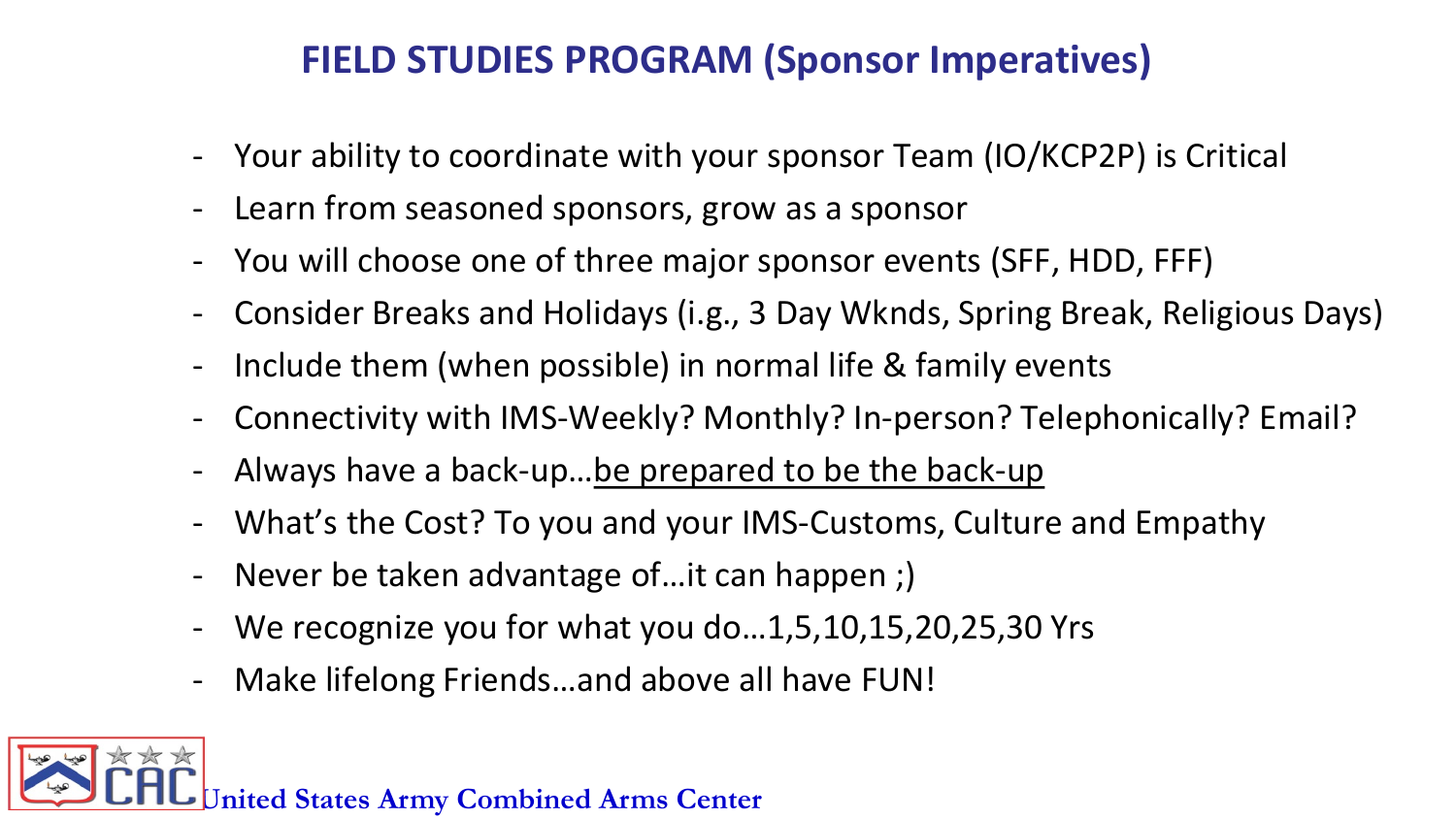# Key Dates – Summer "Flow" 2022-2023 IMS

- 20 June report: IMSD Admin is making temp lodging arrangements
- 20 June 1 July: Inprocessing/admin actions (move into housing/mandatory briefings/biographic/biometric collection/orientation tours/sponsor events)
- 11-15 July: IMS Prep Courses (P910/P930)
- 19-28 July: Field Studies Program activities (Travel 26-28)
- 8 August: Flag Ceremony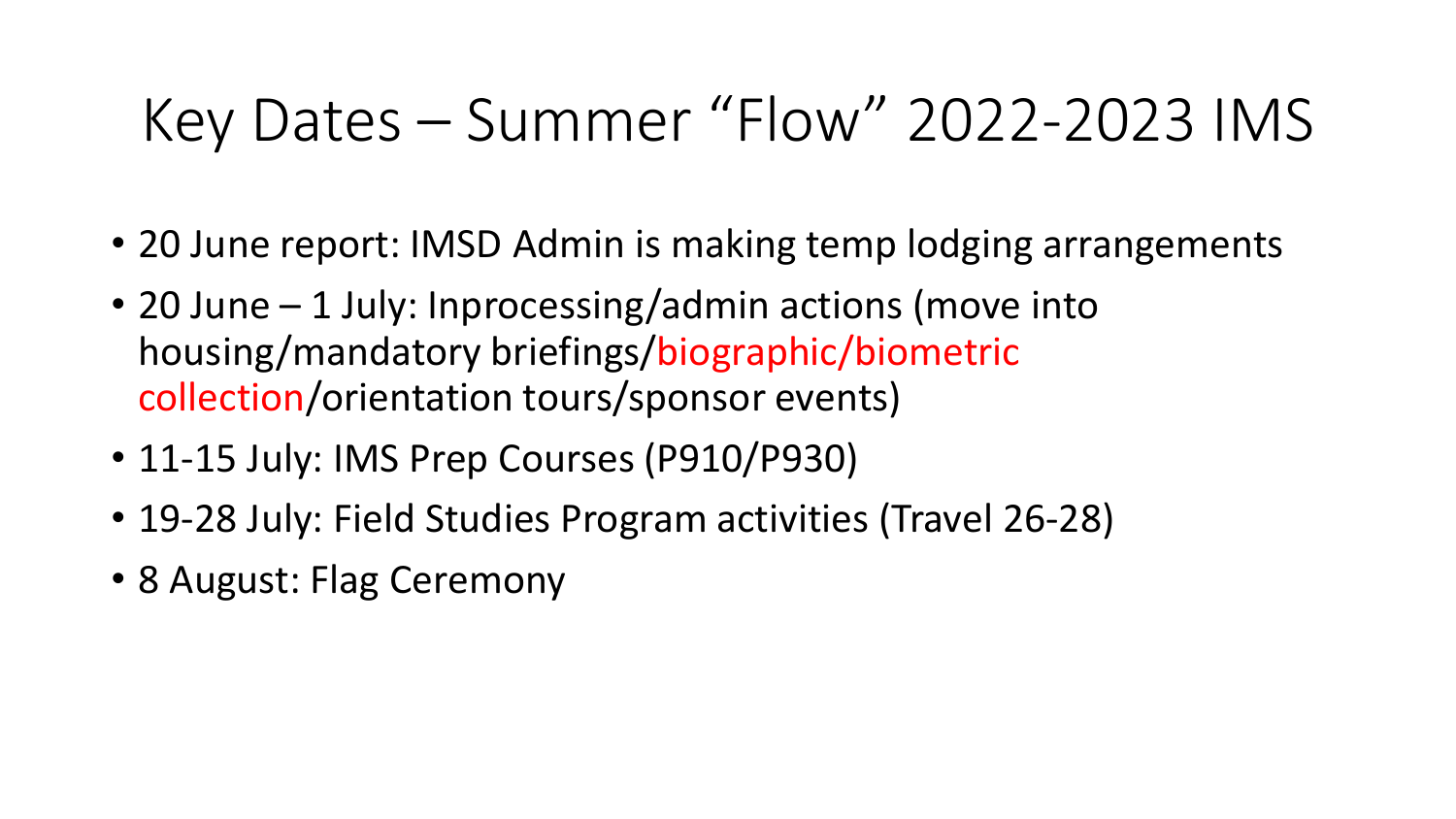# Summer "Flow" 2021-2022 IMS/Issues

- Surge limitations ID card appointments/related Admin first priority is to IMS; then Authorized Dependents
- IMSD intent is to allow IMS to move to permanent housing as soon as available
- Intent is to manage admin appointments to support
- Housing availability dates NOT controlled by IMSD; furnishing offerings are limited by private company ability to support (we anticipate  $\frac{1}{2}$  70 IMS living on post – and  $\frac{1}{2}$  10 deliveries per day)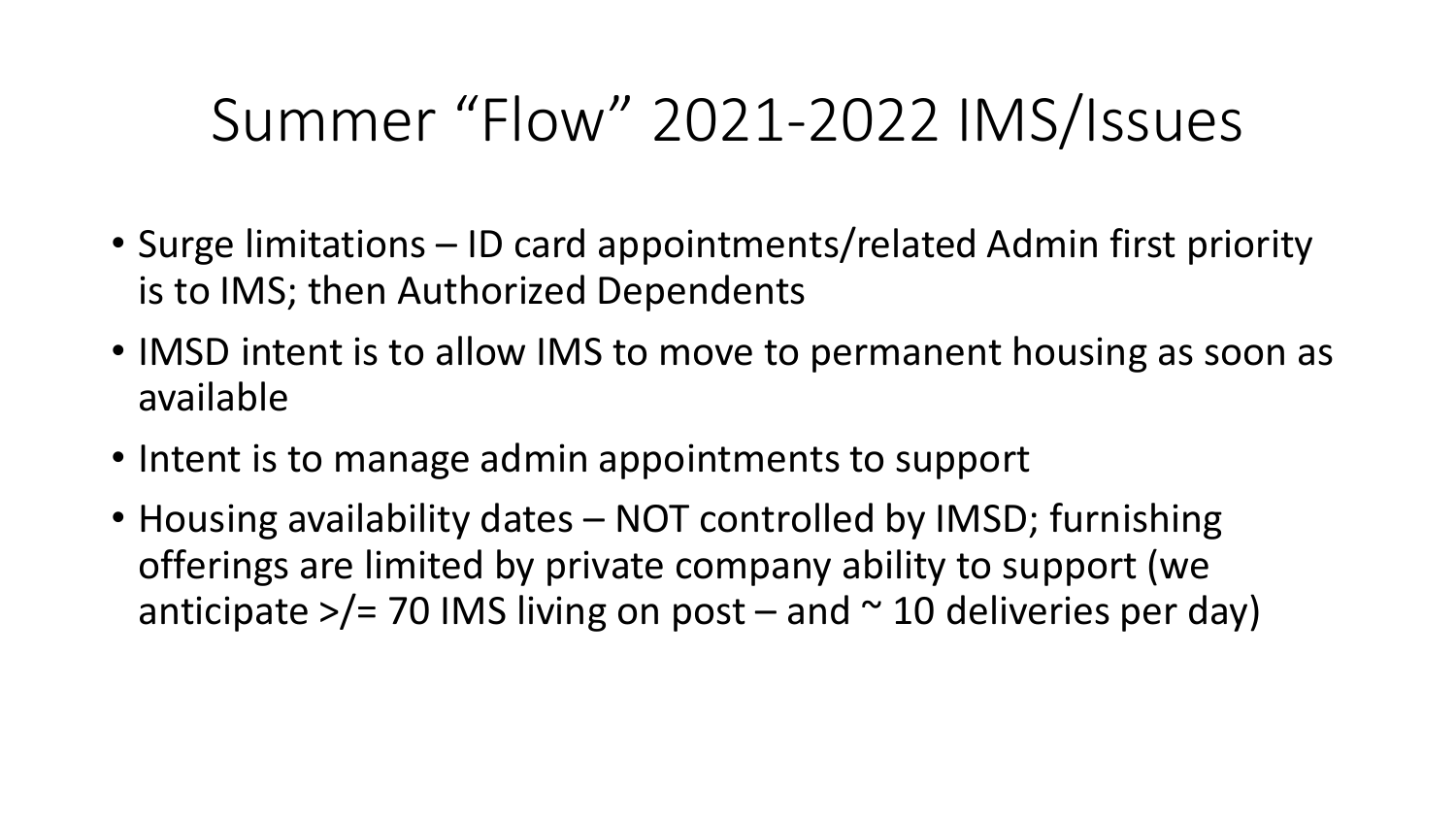## IMSD Events and Socials

- Badge Ceremony (9 June 0900)
- Sponsor Icebreakers (5-9 July 1800; FCC)

- 5 JUL Albania-El Salvador; 6 JUL Estonia-Kyrgyzstan, 7 JUL Latvia-Poland, 8 JUL Rep N. Macedonia-United Kingdom)

- Flag Ceremony (8 August time TBD)
- Fall Food Fairs 30 Sep; 14 Oct
- Holiday Dinner Dances 2 & 9 Dec
- Spring Food Fairs 10 & 17 Mar
- Sponsor Recognition Ceremony 2 Jun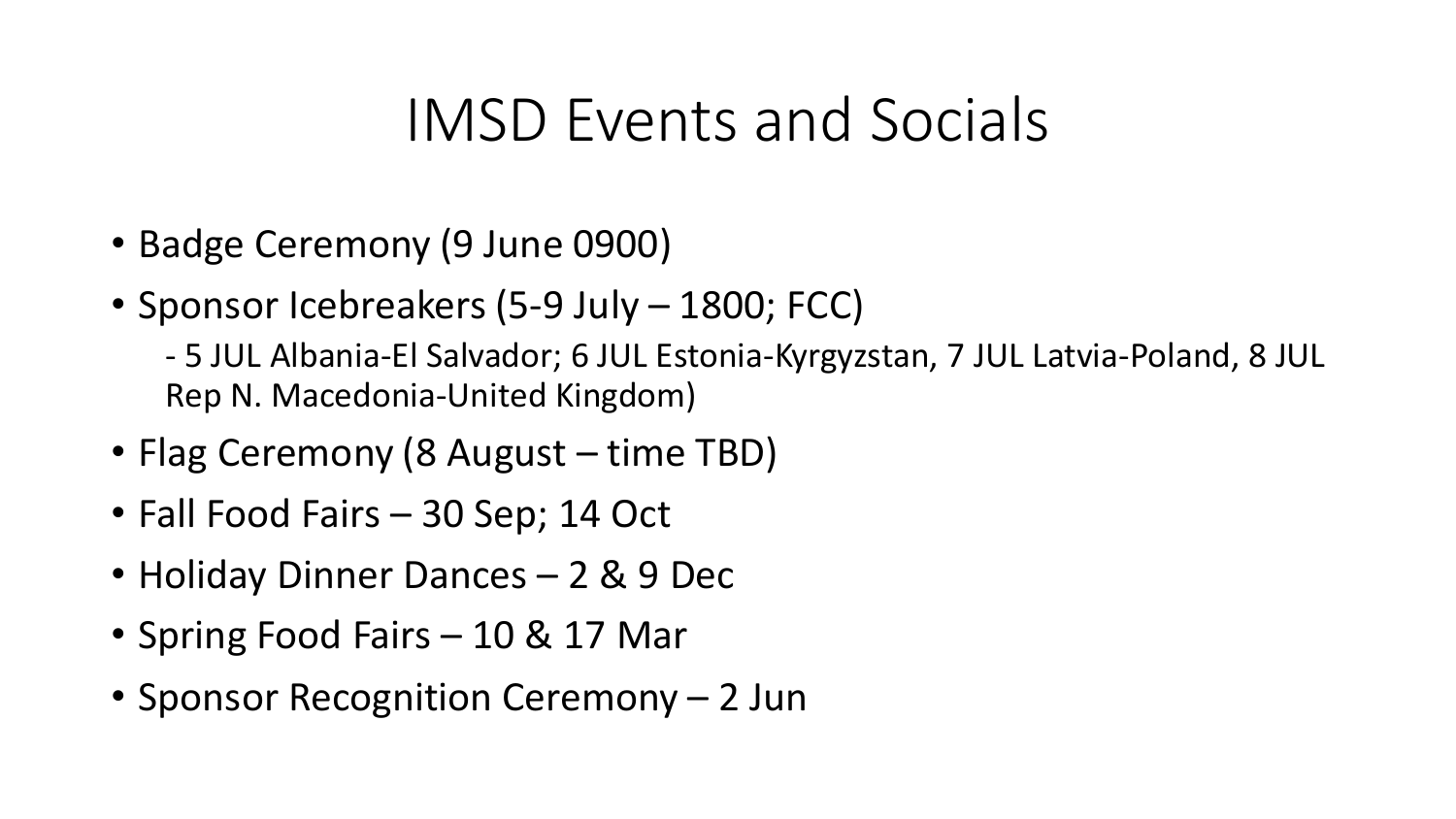## How can we HELP each other?

- Expectation management….
- Roles and responsibilities….
- Same team….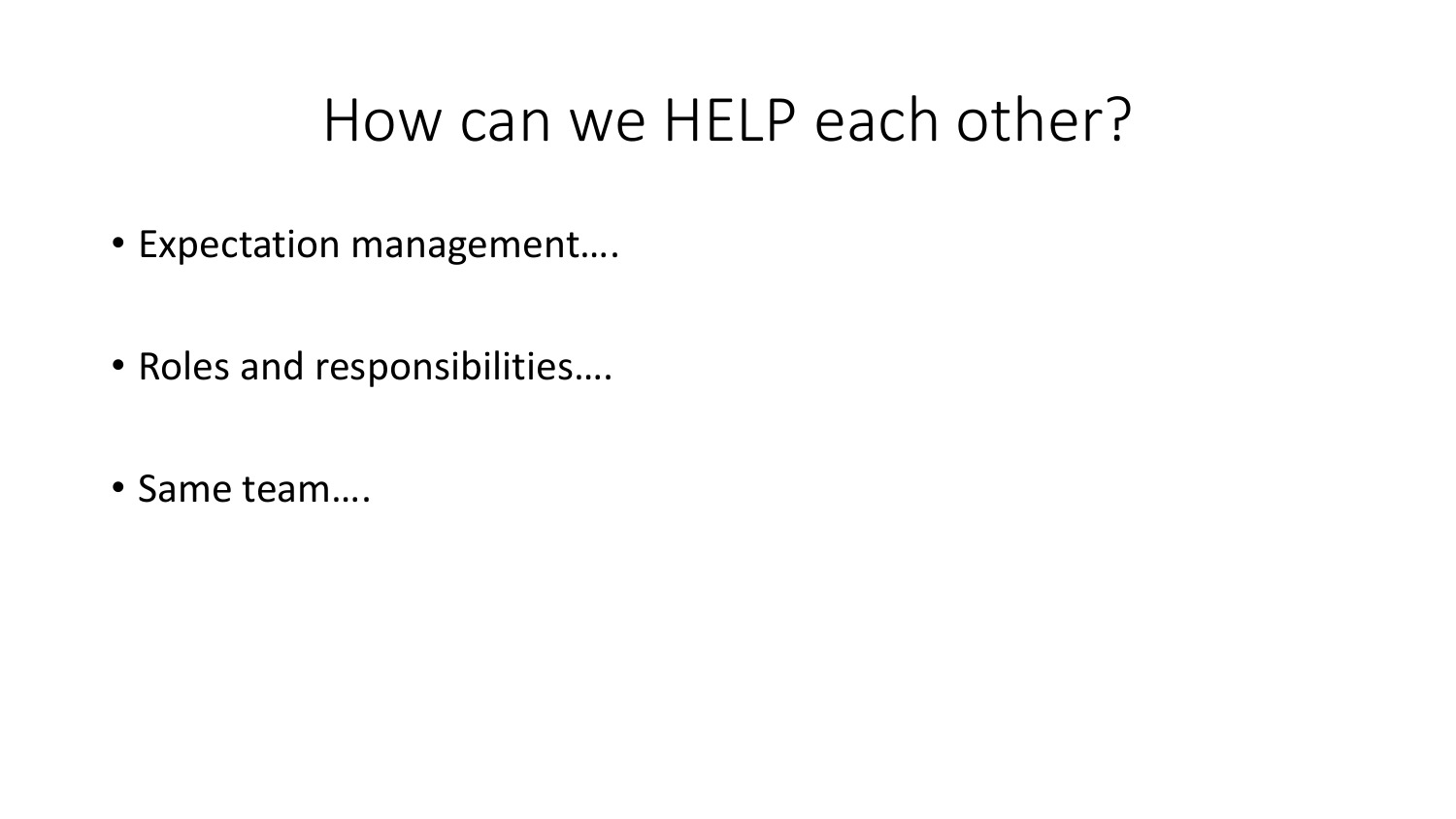## Issues….

- Afghanistan….
- Ukraine….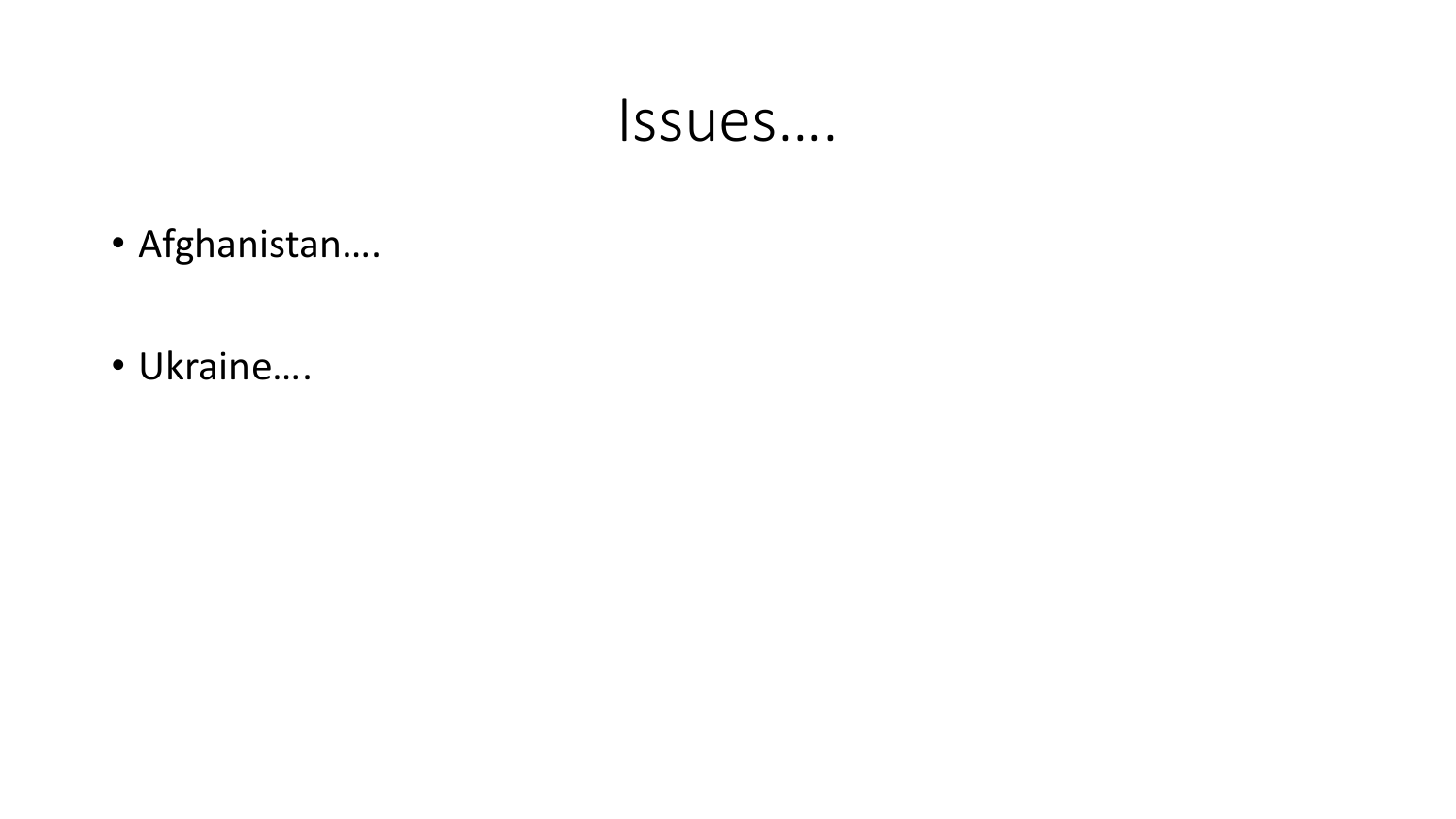

## **International Military Student Division**

## **THANKS YOU!!**

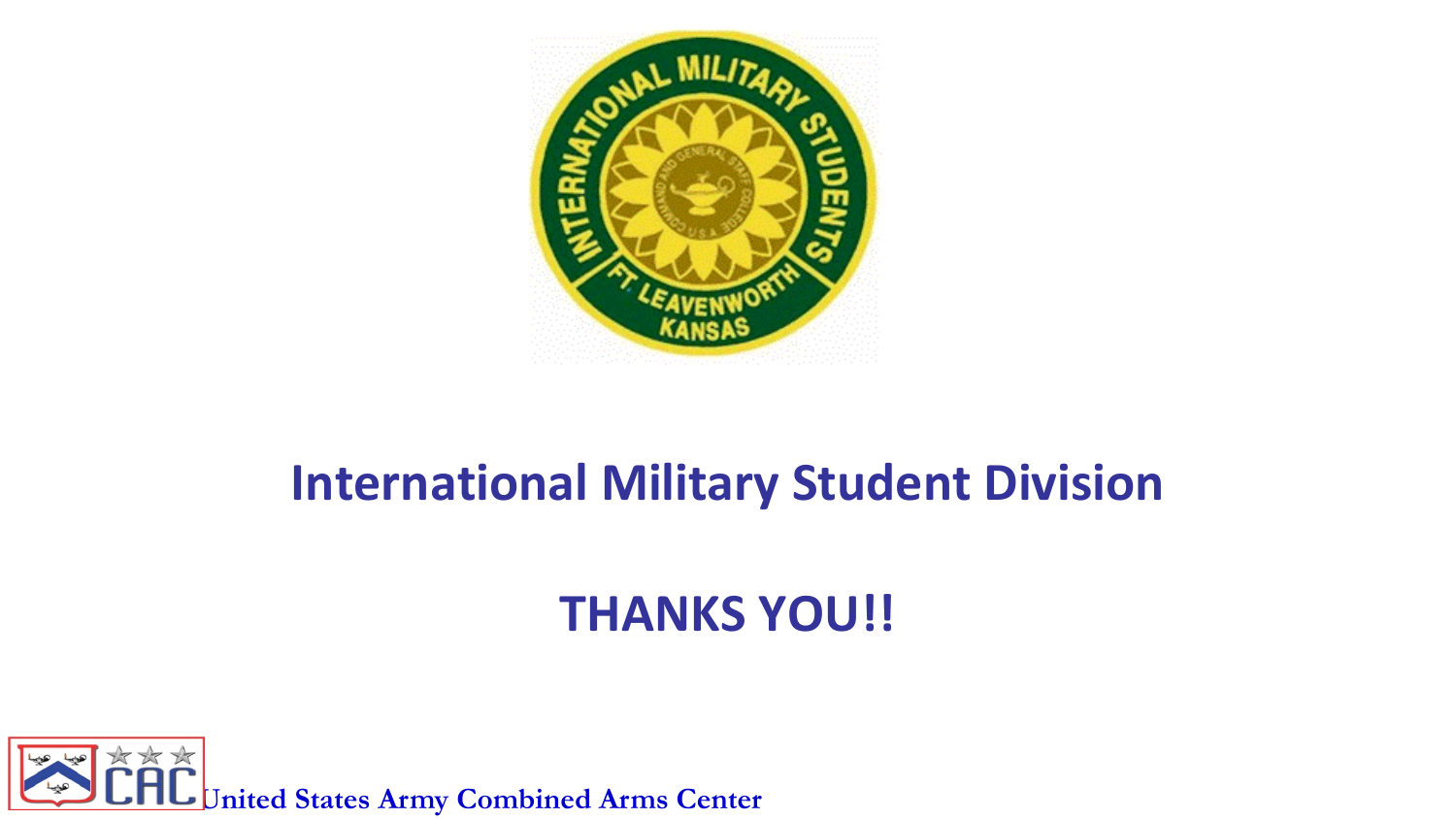## **Class AY 2023 IMS Summer "Events" & Breaks**

|           | 1 JUN              | LVNWRTH/Lansing Sponsor Coordination Mtg (Heritage CC 1800-2000) (DB/ES)          |
|-----------|--------------------|-----------------------------------------------------------------------------------|
|           | <b>6 JUN</b>       | KCP2P Sponsor Coordination Mtg (Weatherby Lake CC, 1800-2000) (DB/ES)             |
|           | 7JUN               | Fort Leavenworth Sponsor Coordination Mtg (FCC 1600-1800) (DB/ES)                 |
|           | 20 JUNE            | IMS Report-Airport Greeter Program (Sponsors Can Pick-up) (FSP Spts)              |
| $\bullet$ | 20-23 JUNE         | Mandatory TRG/briefings; Community Integration, In-Processing-RSOI                |
| $\bullet$ | 22JUN, 23 JUNE     | ECL Testing (select IMS) (CR 1315-1316) 0800-1000 (RT/ES)                         |
| $\bullet$ | 27 JUNE            | IMS Icebreaker (FCC 1700-2100) (FSP/ADMIN) (ES)                                   |
| $\bullet$ | 29 JUNE            | KC Tour (HR, D&AL Ed, FMS) 0730-1800 (RT)                                         |
| $\bullet$ | 30 JUNE            | Health and Human Services Solarium (FCC) (HR, USGI, HHS) 1100-1700 (ES)           |
| ٠         | 1-4 July           | <b>Independence Day Holiday</b>                                                   |
|           | 5 JULY             | P910 Initial Instructor Meeting(CR 1315-1316) 1300-1500 (NO IMS) (DB)             |
|           | 5 JULY (Ctry-Ctry) | Sponsor Icebreaker (FCC) 1800-2130 (RT) Albania-El Salvador                       |
| $\bullet$ | 6 JUL              | WWI/Liberty Experience (HR, IP&S/LoW) 2 Cohorts:#1-0900-1300, #2-1100-1500(RT)    |
| ٠         | 6 JULY (Ctry-Ctry) | Sponsor Icebreaker (FCC) 1800-2130 (ES) Estonia-Kyrgyzstan                        |
| $\bullet$ | 7 JULY (Ctry-Ctry) | Sponsor Icebreaker (FCC) 1800-2130 (RT) Latvia-Poland                             |
| ٠         | 8 JULY (Ctry-Ctry) | Sponsor Icebreaker (FCC) 1800-2130 (ES) Rep N. Macedonia-United Kingdom           |
| $\bullet$ | 7-8 JULY           | P910 Instructor FDP (CR: 2307-2310; 2316-2319; 2325-2328) 0800-UTC(DB)            |
| $\bullet$ | 8 JULY             | P910 IMS Zero Day (P910 CRs) 0800-1200 (DB)                                       |
| $\bullet$ | 11-15 JULY         | P910(AM)/P930(PM) (CR: 2307-2310; 2316-2319; 2325-2328) CGSOC Prep Courses (DB)   |
|           | 18 JULY            | Nelson Denny Test Overview (Marshall Aud) 0800-0900 (ES)                          |
| $\bullet$ | 18 JULY            | P910/P930 Counseling (0800-1700) Designated by P910 Instructors (DB)              |
| $\bullet$ | 19 JULY            | Leavenworth Local Government Gov Seminar (HR, DIL, USGI/PP/ED/FMS) 0800-1700 (RT) |
| $\bullet$ | 20 JULY            | Army Profession Panel (FCC) 0930-1330 (Lunch Provided) (DB)                       |
| $\bullet$ | 20 JULY            | CALL Solarium (FCC) 1330-1500 (DB)                                                |
| $\bullet$ | 21 JULY            | State Government Seminar (HR, LoW/USGI/PP/JS Seminar) 0600-1800 (RT)              |
| $\bullet$ | 22 JULY            | Truman Library/WHDC Seminar (HR, LoW/USGI/PP/JS Seminar) 0800-1800 (ES)           |
| $\bullet$ | 25 JULY            | Student Ambassador Brief (Marshall Aud) 1300-1500 (DB)                            |
|           | 26-28 JULY         | Abilene/Wichita/Emporia Field Study (HR, LW, DIL, FMS) (RT)                       |
|           | 5 AUG              | Flag Rehearsal (Eisenhower) 0900-1100 (SGA Time after)                            |
|           | 8 AUG              | Flag Ceremony (Eisenhower) 0900-1000 (Sponsors TBD)                               |

*Legend*

RED-Sponsor Invited/\*Highly Recommend events BLACK-IMS/IMSD/FSP Events-No Sponsors GREEN-Planned Extended Academic & Holiday Breaks BLUE-IMSD Only-NO IMS or Sponsors \* Cancelled/Potentially Cancelled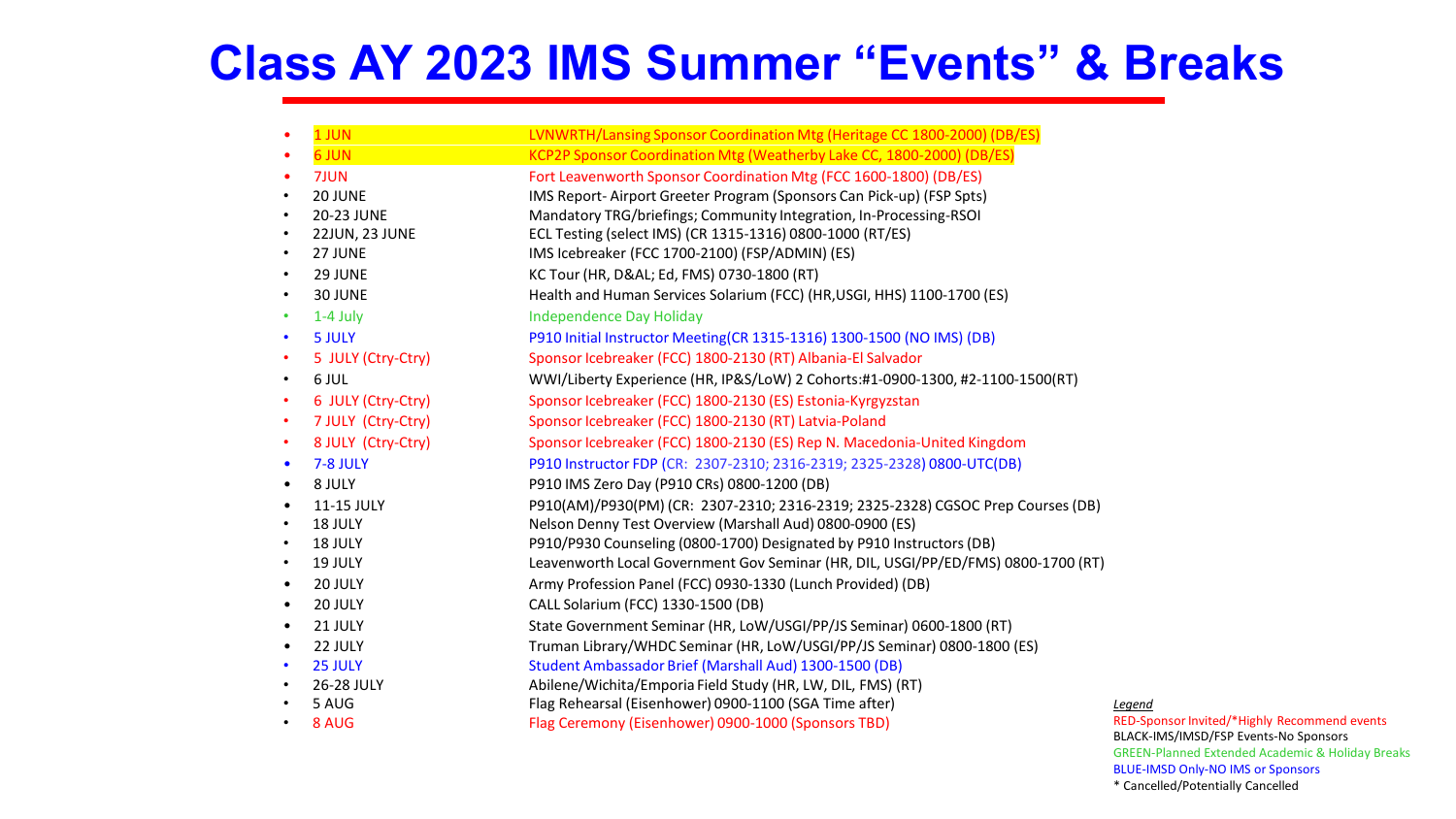## **Class AY 23 IMS FALL Class "Events" & Breaks**

| <b>Labor Day Holiday</b>                                                                   |
|--------------------------------------------------------------------------------------------|
| Know Your World Program #1 (L&C-Ctry) 1545-1700 (RT)                                       |
| UN Peacekeepers Panel (1700-2200-WWI/Liberty Memorial) (DB)                                |
| <b>Park U American Education Systems Seminar (ES)</b>                                      |
| Fall Food Fair #1 (FCC-You bring a dish-2 can attend) 1800-2130 (RT) Albania-Kyrgyzstan    |
| <b>Columbus Day Holiday</b>                                                                |
| Know Your World Program #2 (L&C-Eisenhower-Ctry) 1545-1700 (ES)                            |
| Fall Food Fair #2 (FCC-You bring a dish-2 can attend) 1800-2130 (ES) Latvia-United Kingdom |
| <b>KU Geopolitics and US Political Processes Seminar (RT)</b>                              |
| <b>K-State Food Security and Biodiversity Solarium (ES)</b>                                |
| <b>Ft Riley Military Field Study Immersion (RT)</b>                                        |
| Veterans Day (This is the weekend before X100 The Big Exam for IMS)                        |
| <b>Fall International Hall of Fame (DB)</b>                                                |
| <b>Thanksgiving Holiday</b>                                                                |
| Holiday Dinner Dance #1 (FCC-Dinner Provided) 1800-2130 (ES) Albania-Kyrgyzstan            |
| Holiday Dinner Dance #2 (FCC-Dinner Provided) 1800-2130 (RT) Latvia-United Kingdom         |
| <b>Winter Break</b>                                                                        |
|                                                                                            |

*Legend* RED-Sponsor Invited/\*Highly Recommend events BLACK-IMS/IMSD/FSP Events-No Sponsors GREEN-Planned Extended Academic & Holiday Breaks BLUE-IMSD Only-NO IMS or Sponsors \* Cancelled/Potentially Cancelled